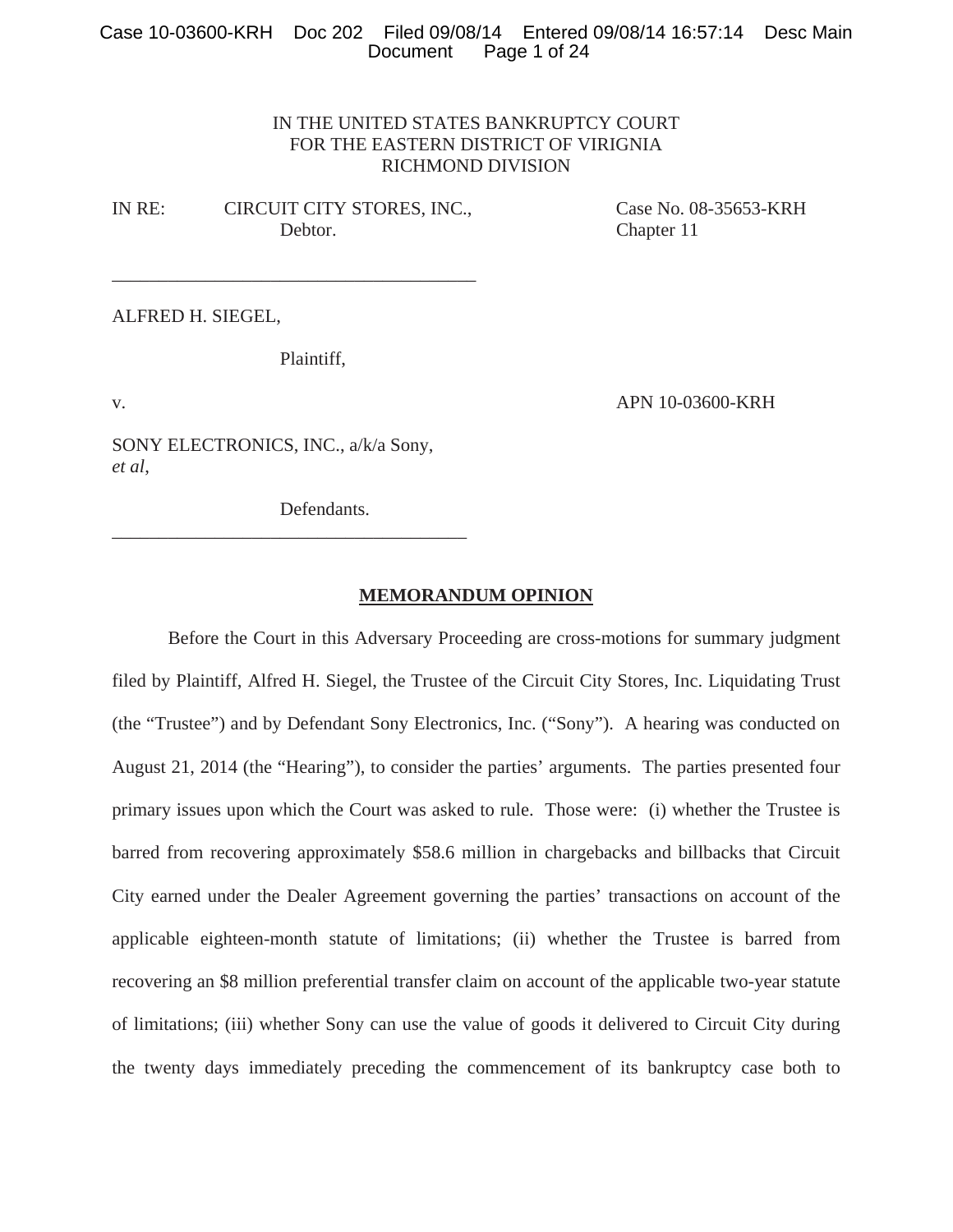#### Case 10-03600-KRH Doc 202 Filed 09/08/14 Entered 09/08/14 16:57:14 Desc Main Page 2 of 24

recover full payment under 11 U.S.C. § 503(b)(9) and to assert a new value defense under 11 U.S.C.  $\frac{8}{3}$  547(c)(4); and (iv) whether the Trustee may invoke the doctrine of equitable recoupment to circumvent Sony's affirmative statute of limitations defense in order to apply the credits Circuit City earned under the Dealer Agreement as a defense against Sony's claims.

 At the conclusion of the hearing the Court ruled that it could not grant Sony summary judgment on the Trustee's claim to recover credits earned under the Dealer Agreement because the statute of limitations defense presents mixed questions of fact and law. Those issues must be reserved for trial. The Court ruled that the statute of limitations does not bar the Trustee's \$8 million preference claim because the amendment that added the claim relates back to the filing of the original complaint. The Court ruled that, based on its prior decision in *Circuit City Stores, Inc. v. Mitsubishi Digital Electronics America, Inc. (In re Circuit City Stores, Inc.)*, No. 10- 03068-KRH, 2010 WL 4956022 (Bankr. E.D. Va., Dec. 1, 2010), Sony cannot use the delivery of the same goods both to recover a 11 U.S.C. § 503(b)(9) claim and to assert a new value defense under 11 U.S.C.  $\S$  547(c)(4). Lastly, the Court granted the Trustee's motion for summary judgment, permitting the Trustee to use Circuit City's earned credits as a defensive offset against Sony's pending claims against the estate. This memorandum opinion sets forth the Court's analysis and conclusions that support its prior rulings.

#### **Jurisdiction and Venue**

The Court has subject matter jurisdiction over this Adversary Proceeding pursuant to 28 U.S.C. §§ 157 and 1334, and the general order of reference from the United States District Court for the Eastern District of Virginia dated August 15, 1984. This is a core proceeding under 28 U.S.C. § 157(b). Venue is appropriate in this Court pursuant to 28 U.S.C. §§ 1408 and 1409.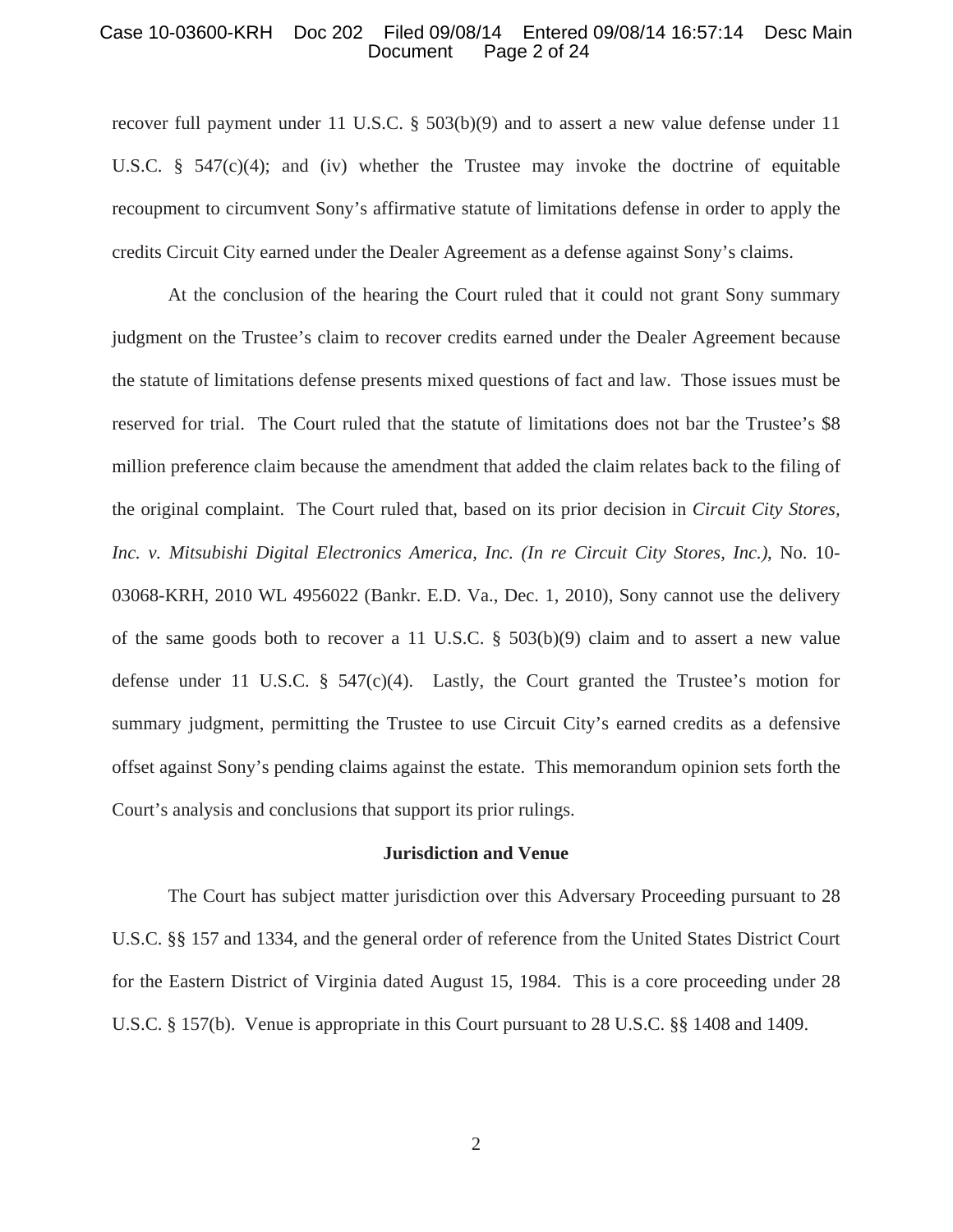# Case 10-03600-KRH Doc 202 Filed 09/08/14 Entered 09/08/14 16:57:14 Desc Main Page 3 of 24

### **Factual and Procedural Background**

 This Adversary Proceeding was filed in connection with and developed out of the bankruptcy case commenced by Circuit City under Chapter 11 of the Bankruptcy Code<sup>1</sup> on November 10, 2008 (the "Petition Date"). Circuit City was a national, specialty retailer of consumer electronics. As of the Petition Date, Circuit City employed approximately 39,600 employees and was operating approximately 712 retail stores and 9 outlet stores throughout the United States and Puerto Rico.

Circuit City continued to operate its retail business in the ordinary course as debtors-inpossession following the Petition Date. On January 16, 2009, the Court authorized the Debtors to conduct going out of business sales at all of the Debtors' retail locations. The going out of business sales were completed by March 8, 2009. On September 29, 2009, the Debtors and the Creditors' Committee filed their First Amended Joint Plan of Liquidation. The disclosure statement was approved by order entered September 24, 2009. A Second Amended Joint Plan of Liquidation was filed on August 9, 2010, and an order confirming the Debtors' Modified Amended Second Joint Plan of Liquidation was entered on September 14, 2010 (the "Plan"). The confirmed Plan substantively consolidated the Debtors' bankruptcy estates and established a liquidating trust to collect, administer, distribute, and liquidate all of the Debtors' assets under Chapter 11 of the Bankruptcy Code.<sup>2</sup> The Plan became effective on November 1, 2010. Plaintiff, Alfred H. Siegel was appointed as Trustee for the liquidating trust.

<sup>&</sup>lt;sup>1</sup> 11 U.S.C. §§ 1101–1174. All further references to the Bankruptcy Code are to the Bankruptcy Code as codified at 11 U.S.C. §§ 101 *et seq*.

<sup>&</sup>lt;sup>2</sup> Article V.F.2. of the Plan describes the assets transferred by the Debtors to the Trust. These assets included the Causes of Action defined in Article I.B.1.21 of the Plan, including any and all claims, actions, proceedings, causes of action, Avoidance Actions, and suits that any Debtor and/or any Estate held against any Entity.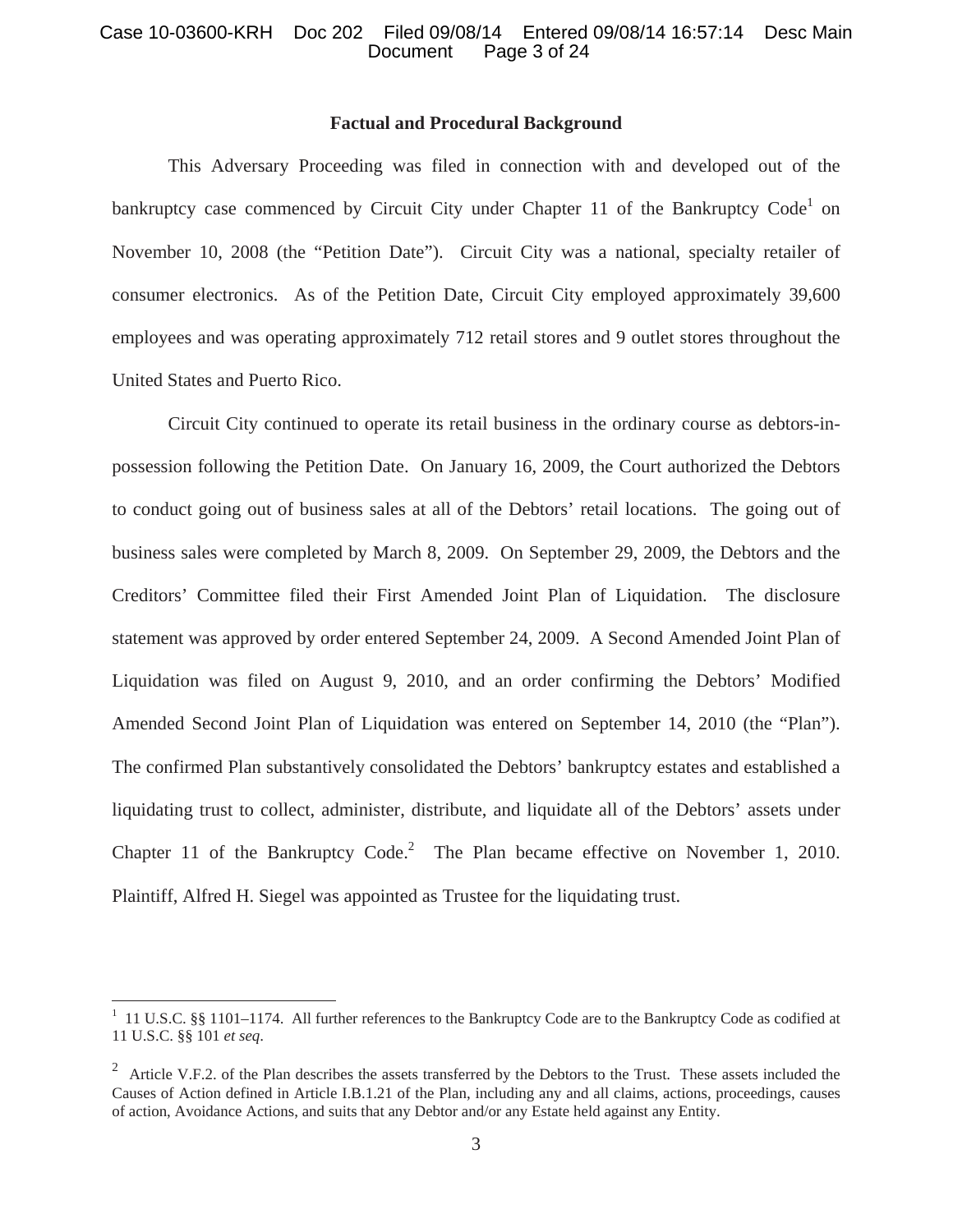#### Case 10-03600-KRH Doc 202 Filed 09/08/14 Entered 09/08/14 16:57:14 Desc Main Page 4 of 24

On January 1, 2003, Circuit City and Sony entered into a Consumer Audio/Video Group Dealer Agreement (the "Dealer Agreement") under which Sony sold goods to Circuit City. Over the course of the parties' relationship, Circuit City and Sony completed many transactions pursuant to this Dealer Agreement, including a number of transactions that were completed after the Petition Date. In its Second Amended Complaint, the Trustee claims that Sony is indebted to Circuit City in the amount of approximately \$72.8 million for unpaid chargebacks, billbacks, warranty claims, and other unpaid credits to which Circuit City became entitled both pre- and post-petition. Approximately \$63.8 million of this \$72.8 million arises from disputed chargeback and billback claims made by the Trustee. Additionally, approximately \$58.6 million of the \$63.8 million in disputed chargebacks and billbacks are based on claims to which Circuit City became entitled after the Petition Date while it was operating its business as debtor-inpossession.

 Sony afforded a variety of different types of vendor funding to Circuit City through its participation in various programs under the parties' Dealer Agreement. The programs allowed Circuit City to earn credits that the company could apply toward Sony's outstanding invoices at the time that the credit reached maturity. Some of the various chargeback and billback programs in which Circuit City participated and accumulated credits included: a buy down program whereby Circuit City could earn credits for selling specific Sony products at a discount during an identified time period; a bundling program whereunder Circuit City could acquire credits for selling certain Sony products together; and a price protection program whereby Circuit City could obtain credits for selling specified Sony products at a discount. Other offered incentives featured advertising, rebate, and marketing programs. There were nearly twenty different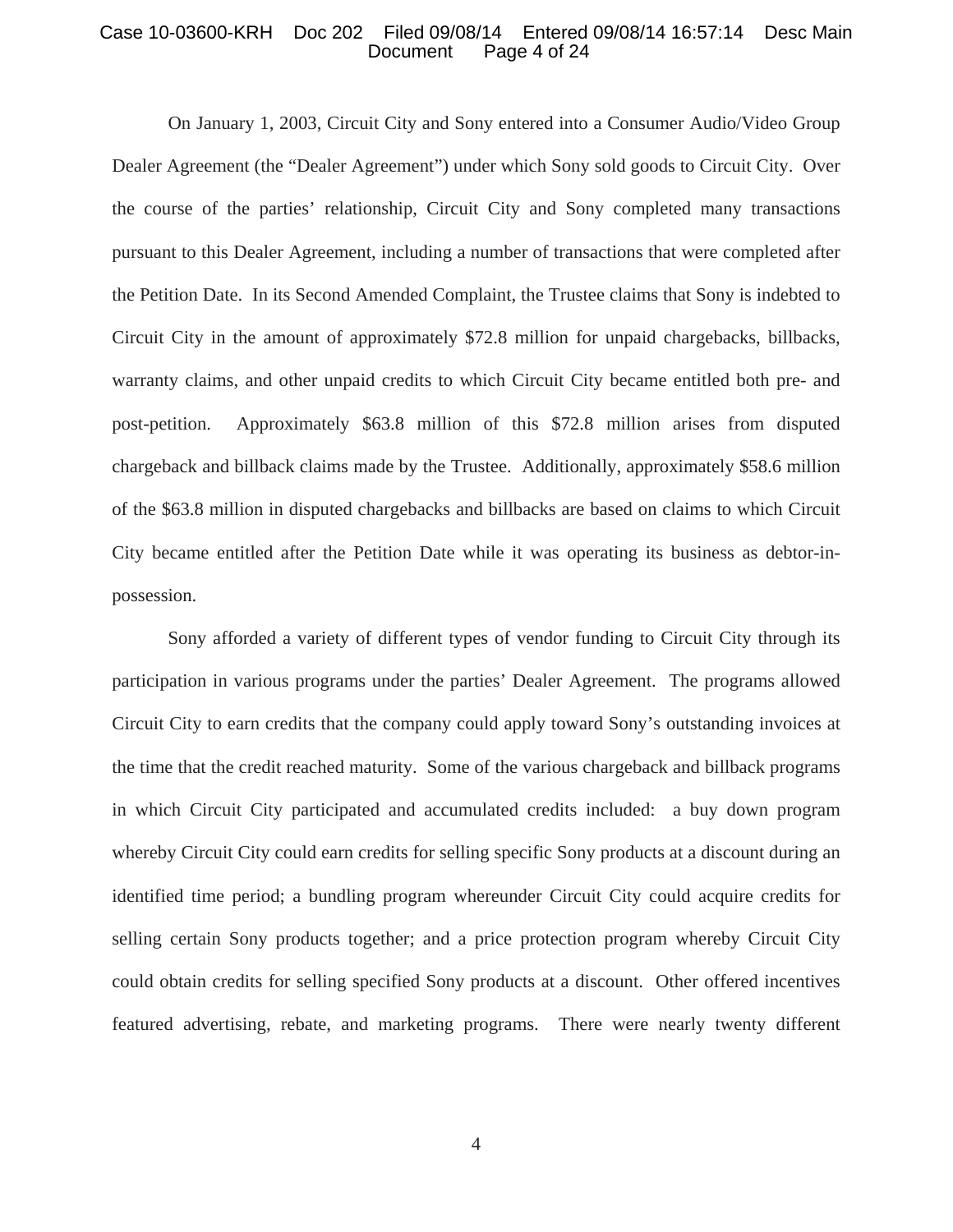### Case 10-03600-KRH Doc 202 Filed 09/08/14 Entered 09/08/14 16:57:14 Desc Main Page 5 of 24

programs identified by the parties under which Circuit City accumulated high-value post-petition chargeback and billback claims.<sup>3</sup>

 The Trustee initiated this Adversary Proceeding on November 9, 2010 (the "Adversary Proceeding"). Nearly four years later, on July 9, 2014, the Trustee filed his motion for partial summary judgment, asking the Court to determine the amount and validity of the chargebacks, billbacks, and other credits to which Circuit City is entitled. Sony filed its own motion for partial summary judgment on July 25, 2014. Sony asked the Court to rule that the Trustee's claims arising out of the \$58.6 million in post-petition chargebacks and billbacks were barred by the eighteen-month statute of limitations for which the Dealer Agreement provided. Sony requested the Court to dismiss the Trustee's preference claim in the amount of approximately \$8 million on the grounds that it was barred by the two-year statute of limitations for which § 546 of the Bankruptcy Code provides. Sony asked the Court to rule as a matter of law that it was entitled to assert a claim for goods delivered to Circuit City during the twenty-day period prior to the Petition Date both for recovery under  $\S$  503(b)(9) of the Bankruptcy Code and as new value under  $\S$  547(c)(4) of the Bankruptcy Code. The Trustee filed a cross-motion for summary judgment on August 8, 2014, under which the Court was asked to rule that the Trust could use the equitable doctrine of recoupment as a defensive offset against Sony's claims against the estate in the amount of \$58.6 million.

#### **Summary Judgment Standard**

 Part VII of the Federal Rules of Bankruptcy Procedure (the "Bankruptcy Rules") applies to adversary proceedings. Bankruptcy Rule 7056 makes Federal Rule of Civil Procedure 56 (the "Civil Rules") applicable to adversary proceedings. *See* Fed. R. Bankr. P. 7056. Under Civil

<sup>&</sup>lt;sup>3</sup> "High value post-petition chargebacks" are defined by Sony as the 100 "receivables" in excess of or equal to \$100,000 for which Circuit City submitted claims to Sony after the Petition Date. These high value post-petition chargebacks make up the \$58.6 million that the parties continue to dispute.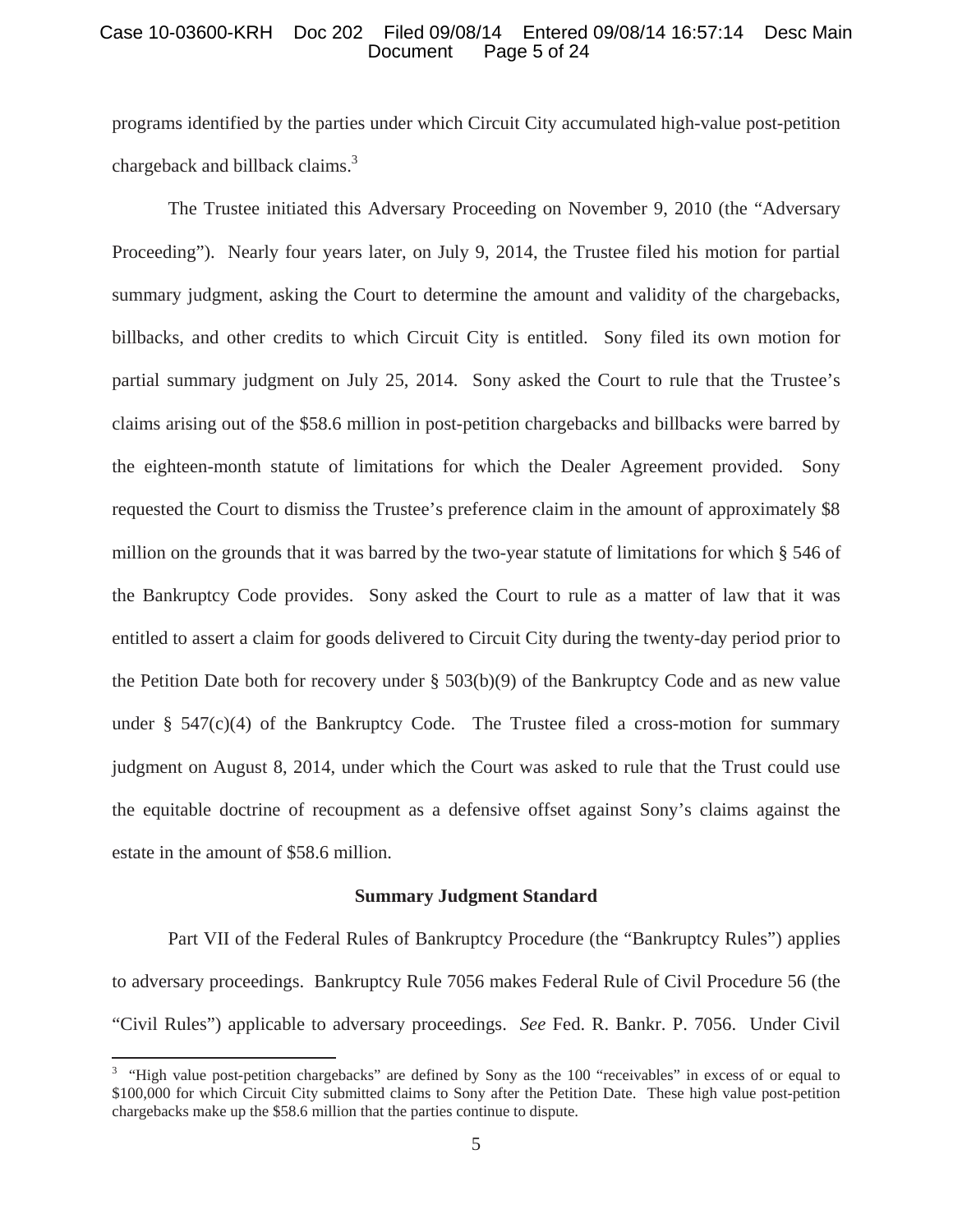#### Case 10-03600-KRH Doc 202 Filed 09/08/14 Entered 09/08/14 16:57:14 Desc Main Page 6 of 24

Rule 56(a), the court may only grant summary judgment if "the movant shows that there is no genuine dispute as to any material fact and the movant is entitled to judgment as a matter of law." Fed. R. Civ. P. 56(a). This standard is well established, and summary judgment "is favored as a mechanism to secure the 'just, speedy and inexpensive determination' of a case." *Thompson Everett, Inc. v. Nat'l Cable Adver., L.P.*, 57 F.3d 1317, 1322–23 (4th Cir. 1995) (quoting Fed. R. Civ. Pro. 1).

 The party moving for summary judgment has the burden of establishing that there is no genuine dispute as to any material fact. *See Celotex Corp. v. Catrett*, 447 U.S. 317, 322 (1986). The court will consider all evidence in the light most favorable to the party opposing the motion for summary judgment. *See, e.g., U.S. v. Diebold, Inc.*, 369 U.S. 654, 655 (1962); *Charbonnages de France v. Smith*, 597 F.2d 406, 414 (4th Cir. 1979). Furthermore, "[o]nly disputes over facts that might affect the outcome of the suit under the governing law will properly preclude the entry of summary judgment," while factual disputes over irrelevant or unnecessary facts are not considered. *Anderson v. Liberty Lobby, Inc.*, 477 U.S. 242, 248 (1986).

 In this case, the Court finds that the Defendant has not met its burden of proof by demonstrating that there is no genuine dispute as to any material fact regarding its statute of limitations claim as it relates to Circuit City's \$58.6 million in claims arising out of post-petition chargebacks and billbacks. Next, the Court finds that there are no genuine disputes as to any material facts regarding Sony's statute of limitations claim as it relates to the \$8 million preference or Sony's  $\S$  547(c)(4) new value claim. Finally, the Court also finds that the Plaintiff has met this initial burden with respect to his equitable recoupment claim. Thus, these three issues are ripe for summary adjudication.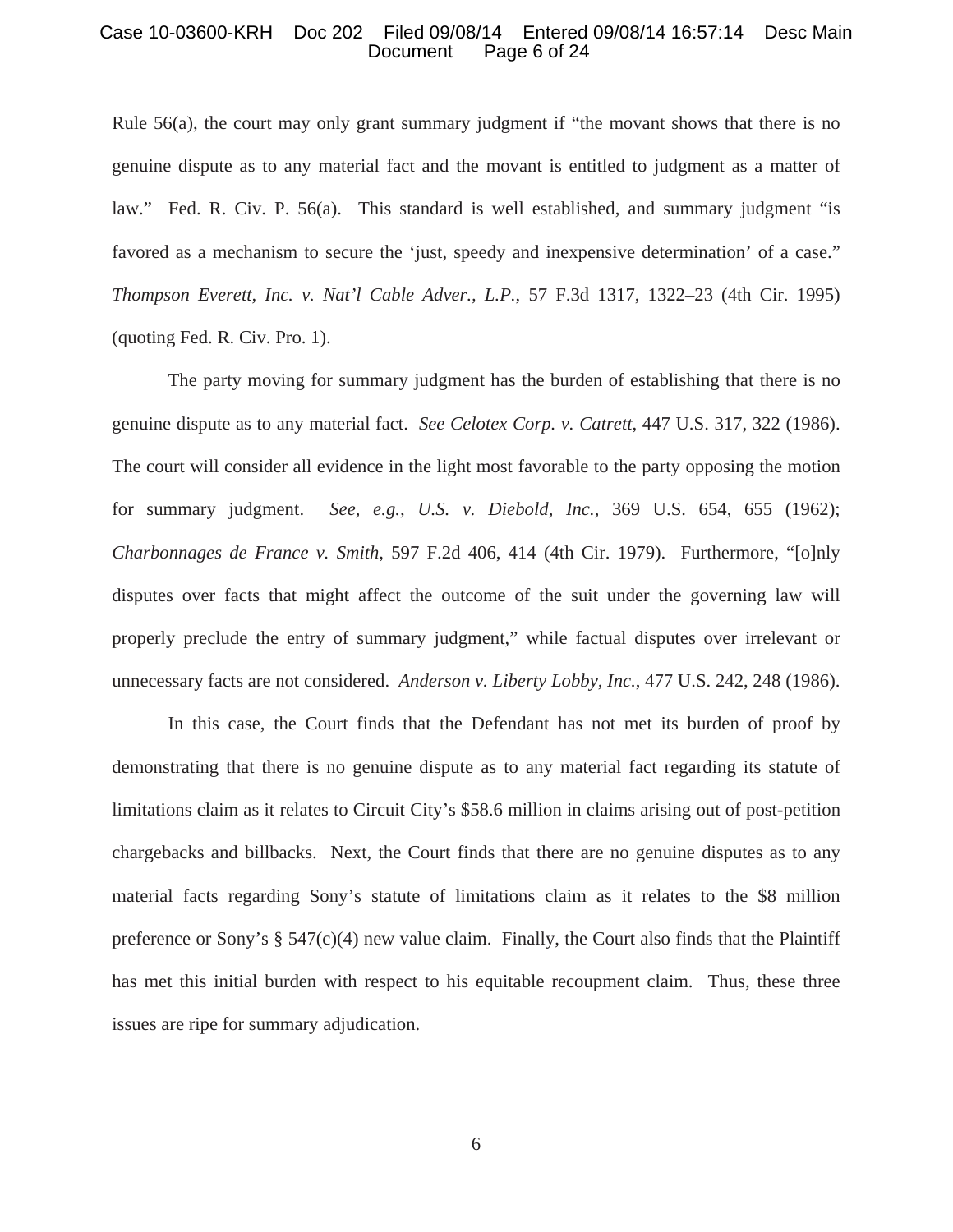### **Analysis**

#### I

 Sony requests partial summary judgment on the basis that the Trustee's chargeback and billback claims that were earned in the post-petition period—approximately \$58.6 million of the contested claims—are time-barred by the applicable eighteen-month statute of limitations. The Dealer Agreement governs all sales of products from Sony to Circuit City. Article Third of the Dealer Agreement provides that Sony "shall, during the term hereof, sell Products to Dealer [Circuit City] upon the terms and conditions hereinbelow set forth . . . ." (Decl. of Timothy Griebert in Opp'n to Pl.'s Mot. for Partial Sum. J. Ex. 1). The original Dealer Agreement entered into by the parties provided for a one-year statute of limitations period. An amendment entered into by the parties later changed this provision. It now provides that "[a]ll causes of action by the Dealer against the Company [Sony] must be instituted against the Company within 18 months from the date of the event which gave rise to the cause of action."

 The Dealer Agreement includes a New Jersey choice of law provision. The products sold by Sony to Circuit City constitute goods within the definition of Article 2 of the Uniform Commercial Code (the "UCC"). Thus, Article 2 of the UCC as adopted by New Jersey applies to the sales that occurred under the Dealer Agreement. The UCC as adopted by New Jersey contains a four-year statute of limitations for the breach of a contract for the sale of goods. N.J.S.A. § 12A:2-725(1). The UCC further provides that the parties to an agreement "may reduce the period of limitation to not less than one year." *Id.* The parties' bargained for eighteen-month limitations period applies to the Trustee's Complaint against Sony for breach of its obligations with regard to the chargeback and billback claims to which Circuit City became entitled under the Dealer Agreement.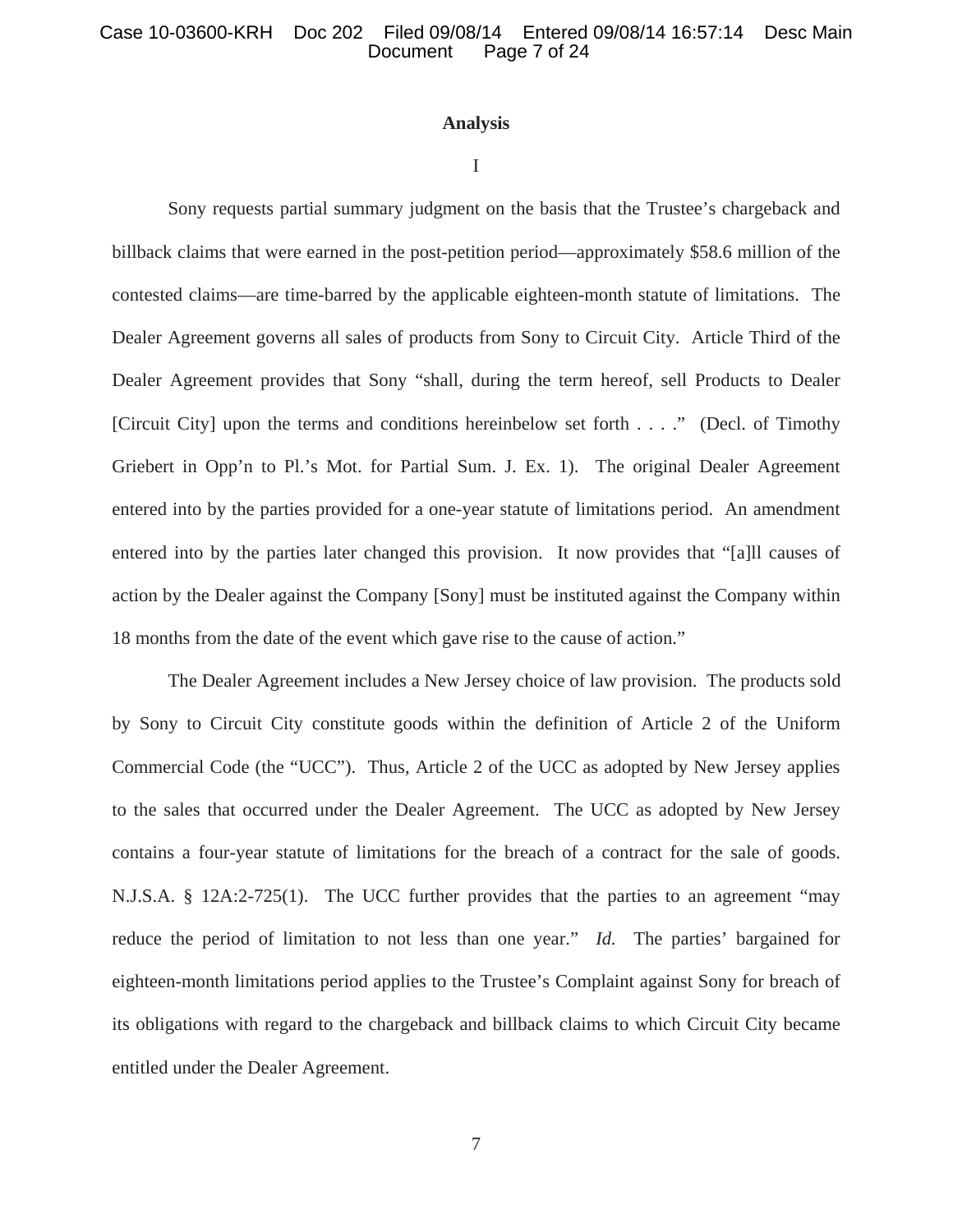#### Case 10-03600-KRH Doc 202 Filed 09/08/14 Entered 09/08/14 16:57:14 Desc Main Page 8 of 24

 Sony contends that this limitations period bars the Trustee's chargeback and billback claims that accrued following the Petition Date. Section 108(a) of the Bankruptcy Code extends the applicable statute of limitations period for claims that arose prior to the date of the petition for relief. 11 U.S.C. § 108(a) ("If . . . an agreement fixes a period within which the debtor may commence an action, and such period has not expired before the date of the filing of the petition, the trustee may commence such action only before the later of  $\dots$  (2) two years after the order for relief."). This provision is inapplicable to claims that accrued following the petition date. *See, e.g., Hanna Coal Co. v. I.R.S.*, Civ. A. No. 92-0071-B, 1994 WL 666928, at \*2 (W.D. Va. Oct. 12, 1994) ("[C]ourts have uniformly held that § 108(a) tolls only those claims which have arisen prior to the filing of the petition, and not those which accrued after the filing of the petition."); *In re Northern Specialty Sales*, 57 B.R. 557, 559 (Bankr. D. Ore. 1986) ("[T]he court concludes that § 108(a) does not extend the time within which a trustee or debtor in possession may commence suit on a postpetition claim."). Therefore, the Trustee cannot invoke § 108(a) to extend the statute of limitations period applicable to those claims Circuit City obtained postpetition.

 As this Adversary Proceeding was filed on November 9, 2010, Sony argues that Circuit City's post-petition claims would only be timely if they accrued on or after May 9, 2009 eighteen months prior to the filing of the Adversary Proceeding. Sony contends that none of the Trustee's claims accrued after the May 9, 2009 date; and, accordingly, they are all barred by the statute of limitations. Sony maintains that under New Jersey law, a cause of action accrues and the statute of limitations begins to run "when . . . the party seeking to bring the action [first had] an enforceable right." *Metromedia Co. v. Hartz Mountain Assocs.*, 139 N.J. 532, 535 (1995)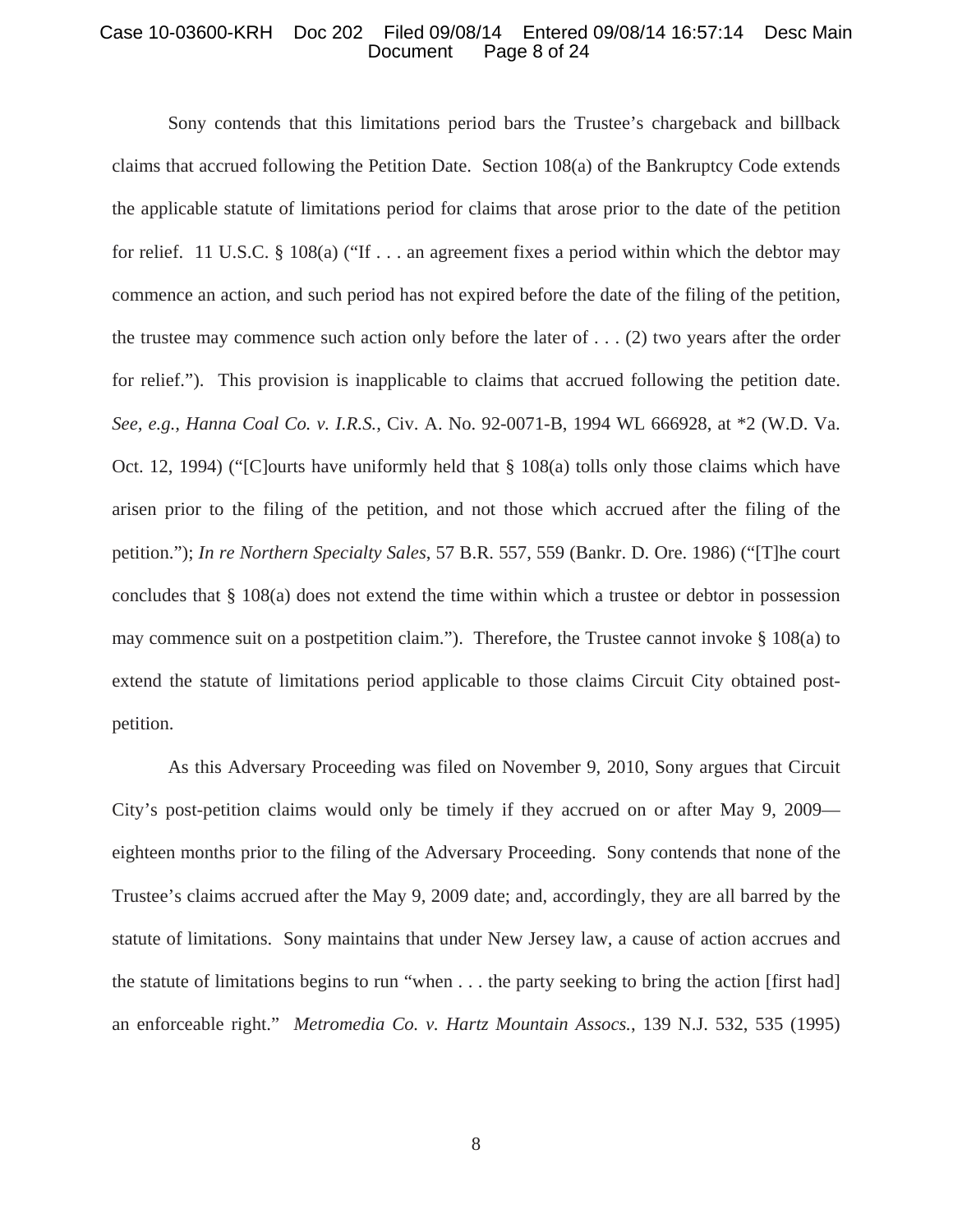### Case 10-03600-KRH Doc 202 Filed 09/08/14 Entered 09/08/14 16:57:14 Desc Main Page 9 of 24

(quoting *Andreaggi v. Relis*, 171 N.J. Super. 203, 235–36 (Ch. Div. 1979)) (internal quotation marks omitted).

 Sony requests the Court find that the limitations period began to run as soon as Circuit City had an enforceable right. Sony suggests that Circuit City obtained this enforceable right immediately upon satisfying the program requirements under the Dealer Agreement. According to Sony, the only additional action that Circuit City was required to take to obtain a chargeback or billback was to submit a written request to Sony. Sony received all of the post-Petition Date claims prior to May 9, 2010.<sup>4</sup> The Trustee, on the other hand, contends that the limitations period did not begin to run until Sony breached its contract. That did not occur until Sony dishonored Circuit City's claim. The Trustee submits that the critical event occurred, at the earliest, on April 20, 2010, when Sony first indicated that it did not intend to honor the credits already earned by Circuit City. The Trustee argues that it is not until "a party is apprised of a breach, that the statute of limitations begins to run." *Apex Digital Inc. v. Sears, Roebuck & Co.*, 735 F.3d 962, 966 (7th Cir. 2013). The Trustee views Sony's repudiation of the credits in April 2010 as the operative triggering event because prior to that date Circuit City had at most a potential or contingent claim for breach of contract that would only arise in the future if and to the extent that it presented the credits for use and Sony refused to accept the credits.

 The United States District Court for the Eastern District of Virginia has stated that "[t]he issue of whether a cause of action is barred by the statute of limitations usually presents a mixed question of law and fact for the Court." *Vaughan v. First Liberty Ins. Corp.*, No. 3:09cv3642009, 2009 WL 4030729, at \*3 (E.D. Va. Nov. 19, 2009) (alteration in original) (quoting *Church v. Wachovia Sec., Inc.*, No. 3:05CV422, 2008 WL 5429604, at \*10 (W.D.N.C.

<sup>&</sup>lt;sup>4</sup> Sony also draws upon the fact that all of Circuit City's written claims requested that Sony make payment either in "zero" days or within "30" days. All of these payment request dates also fall prior to May 9, 2010.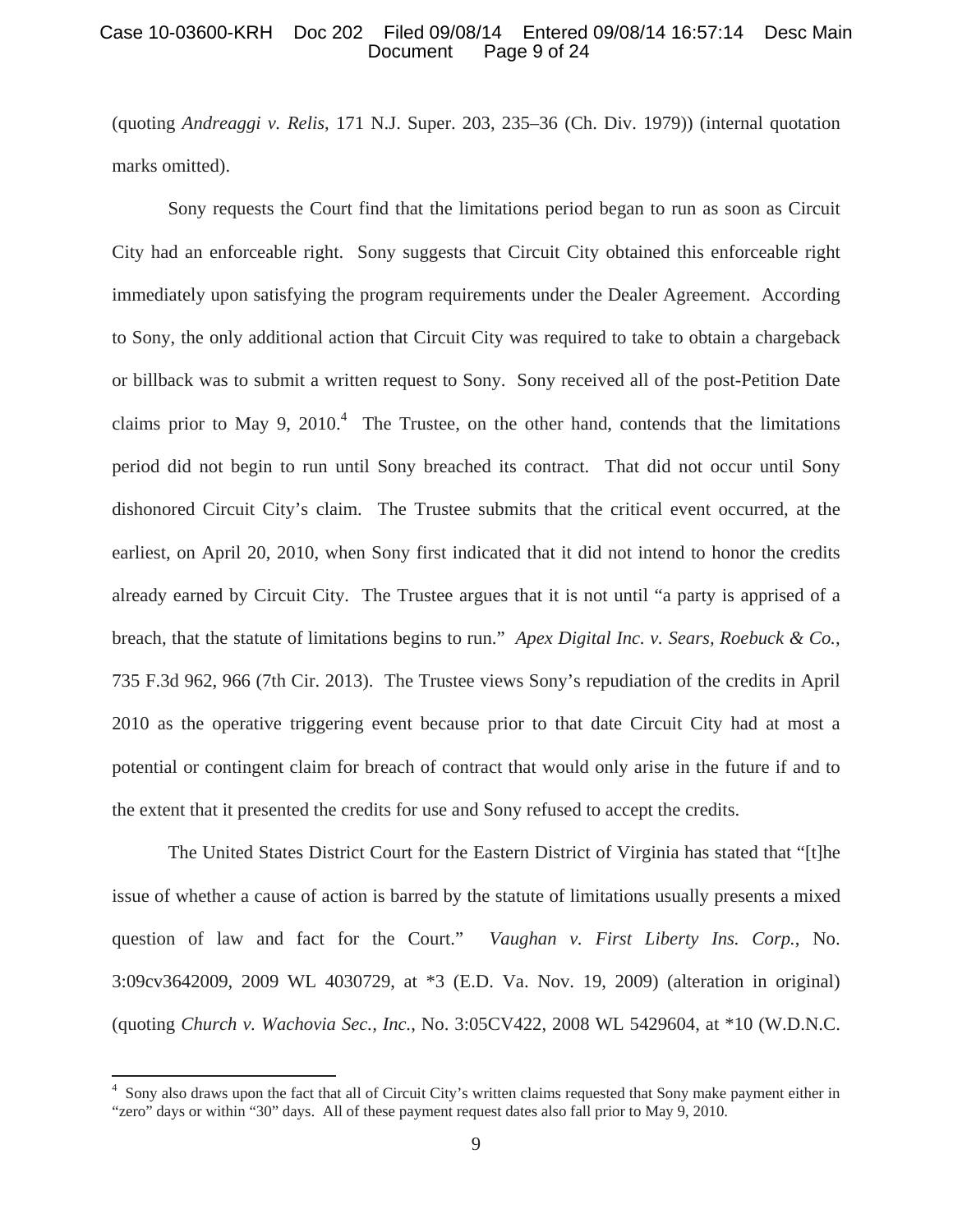### Case 10-03600-KRH Doc 202 Filed 09/08/14 Entered 09/08/14 16:57:14 Desc Main Page 10 of 24

Dec. 30, 2008)) (internal quotation marks omitted). "When there is a dispute over the facts related to the limitations period, the issue must ultimately be resolved by the trier of fact." *Rux v. Republic of Sudan*, No. Civ.A. 2:04CV428, 2005 WL 2086202, at \*23 (E.D. Va. Aug. 26, 2005) (citing *Brown v. Am. Broadcasting Co., Inc.*, 704 F.2d 1296, 1304 (4th Cir. 1983)).

 The competing contentions of the parties place the issue of when did the Trustee's cause of action accrue in dispute.<sup>5</sup> Based on the competing facts alleged by the parties' briefs and the arguments presented to the Court at the Hearing, the Court finds that Sony has not met the applicable Civil Rule 56(a) standard by demonstrating that "there is no genuine dispute as to any material fact." Fed. R. Civ. P. 56(a). There is a genuine dispute as to the material fact regarding when the limitations period began to run. Sony asserts Circuit City's claims accrued as soon as Circuit City completed the program requirements, while Circuit City asserts that its claims did not accrue until the contract between the parties was beached when Sony first indicated its intention to dishonor the credits. As a result of this genuine dispute as to a material fact, the Court will need to hear evidence on this issue. Therefore, this factual determination is reserved for trial, and the Court denies Sony's motion for summary judgment in this regard.

II

 Sony next requests partial summary judgment on the grounds that the Trustee's claim to recover an \$8 million preferential transfer should be dismissed because it is time-barred by the applicable two-year statute of limitations. This preference claim is based on Circuit City's check

<sup>5</sup> The Trustee argues in the alternative that if the cause of action accrued as soon as the credits first became available for use, the limitations period would be subject to equitable tolling until at least April 20, 2010. Moreover, the Trustee also raises arguments related to the applicability of the statute of limitations based on the plan deadline for objections to claims; material facts that remain in dispute regarding whether \$4.17 million of claims should be considered pre- or post-petition; and whether the statute of limitations in the Dealer Agreement applies to the Trustee's claims regarding unjust enrichment, account stated, turnover, and declaratory judgment. As material facts are in dispute regarding the applicability of the statute of limitation contained in the Dealer Agreement, the Court does not reach these issues on summary judgment.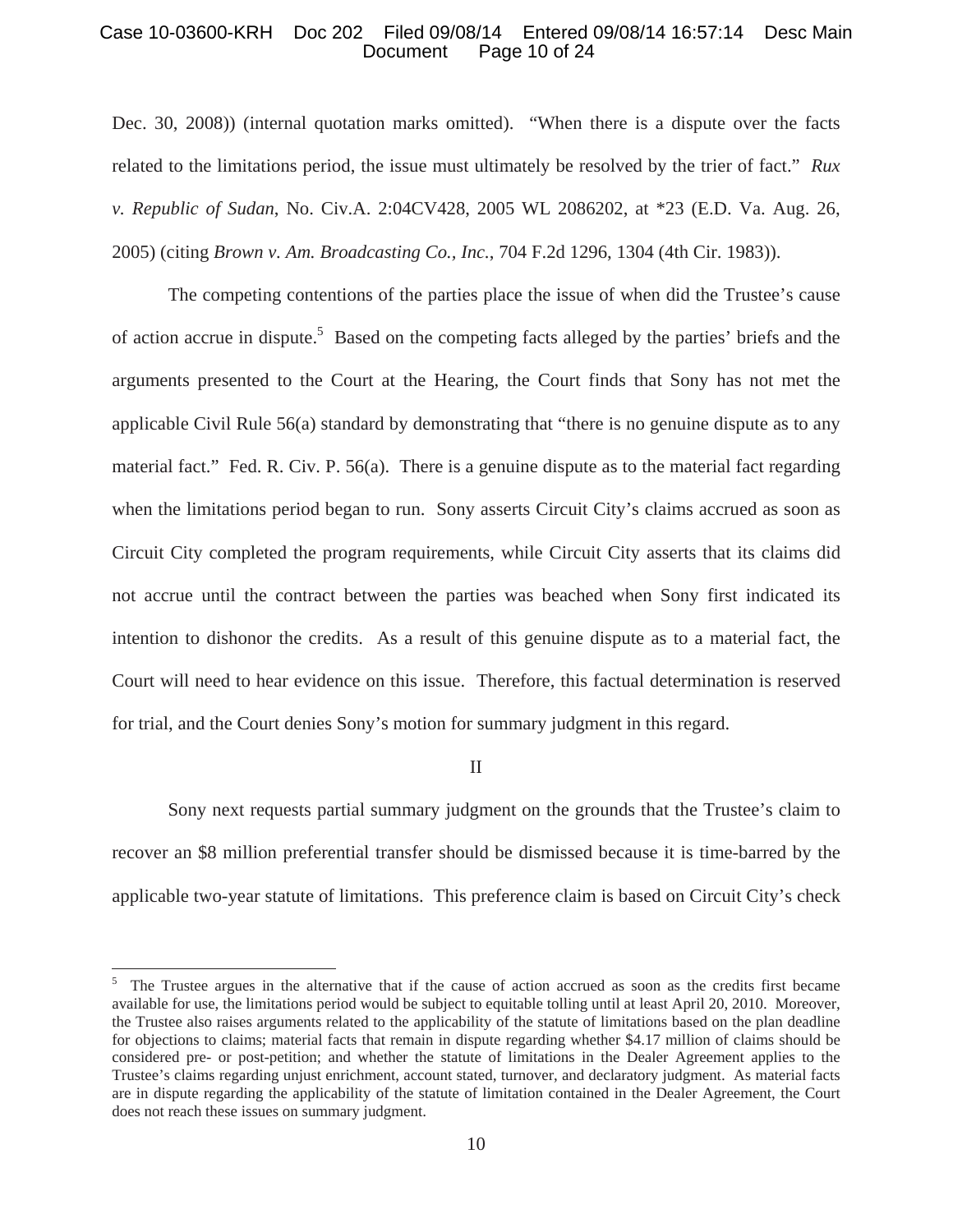#### Case 10-03600-KRH Doc 202 Filed 09/08/14 Entered 09/08/14 16:57:14 Desc Main Page 11 of 24

numbered 1037456. The payment evidenced by this check was made by Circuit City to Sony on November 3, 2008, seven days before the Petition Date.

 The factual background underlying the Trustee's assertion of this preference claim is instructive. The Trustee's original Complaint commencing this Adversary Proceeding was timely filed on November 9, 2010. Paragraph 29 of the original Complaint alleged that Circuit City made transfers to Sony during the ninety-day preference period immediately preceding the Petition Date "in an amount not less than \$192,482,117.46." The original Complaint attached an exhibit that purported to identify "each and every transfer during the Preference Period." Circuit City's check numbered 1037456 was not included among the many payments included on the attachment. The Trustee's Second Amended Complaint, filed on February 5, 2014, added the \$8 million transfer to the universe of claims the Trustee intended to challenge as preferential transfers.

Back when the original Complaint was filed, the Court entered an Order adopting Avoidance Action Adversary Proceedings Amended Procedures (the "Procedures Order") whereunder the parties were required to conduct mandatory mediation. The Court set September 28, 2011, as the deadline for completing the Court ordered mediation (the "Mediation Deadline"). The Court thereafter extended the Mediation Deadline on multiple occasions at the request of the parties. The Court subsequently entered an Order Establishing Mediation Protocol on September 19, 2012, which provided the parties, again at their request, with a judicial mediator. The Court extended the judicial mediation period by subsequent orders through November 2013. As a result of the prolonged mediation proceedings, the parties were able to narrow some of the issues. The Trustee amended his complaint to reduce the amount of the transfers he now intends to challenge as preferential to "an amount not less than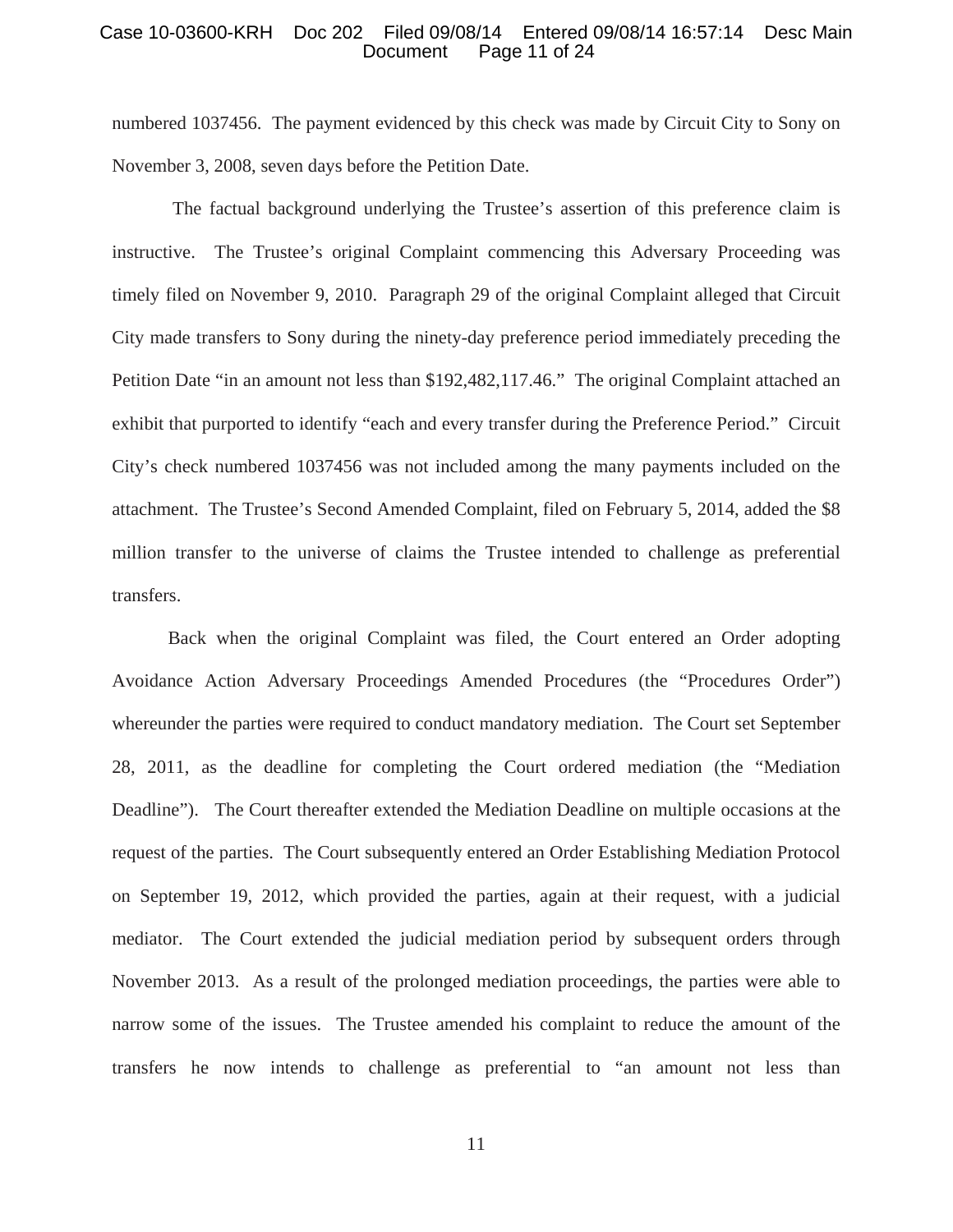# Case 10-03600-KRH Doc 202 Filed 09/08/14 Entered 09/08/14 16:57:14 Desc Main Page 12 of 24

\$124,410,811.00." This amendment, which resulted from the parties' mediation, eliminated roughly \$68 million from the Trustee's avoidance action. In reducing the amount of his claim, the Trustee did identify the one \$8 million transfer, which he added to the list now attached to the Second Amended Complaint.<sup>6</sup>

 Sony essentially argues that, because the Trustee did not include this \$8 million transfer in the list attached to his original Complaint, Sony did not learn about the possible inclusion of this transfer until January 9, 2014, when the Trustee filed his motion seeking leave to file the Second Amended Complaint. Accordingly, Sony argues that the payment is barred by the twoyear statute of limitations contained in 11 U.S.C. § 546(a).

Bankruptcy Code § 546(a) provides in relevant part that:

(a) An action or proceeding under section  $\ldots$  547  $\ldots$  of this title may not be commenced after the earlier of—

(1) the later of—

(A) 2 years after the entry of the order for relief; or

 (B) 1 year after the appointment or election of the first trustee under section 702, 1104, 1163, 1202, or 1302 of this title if such appointment or such election occurs before the expiration of the period specified in subparagraph (A); or

(2) the time the case is closed or dismissed.

11 U.S.C. § 546(a). Sony argues that under § 546(a)(1)(A) of the Bankruptcy Code, the Trustee was required to bring all preference actions by November 10, 2010, which is two years after the Petition Date. While the Trustee filed his original Complaint within this period, the Second Amended Complaint was filed well past this date. Thus, the issue becomes whether the Trustee's amendment relates back to the original Complaint.

<sup>&</sup>lt;sup>6</sup> It is also worth noting that this newly identified \$8 million transfer represents less than five percent of the entire \$192 million in potentially fraudulent transfers identified by the Trustee in his original Complaint.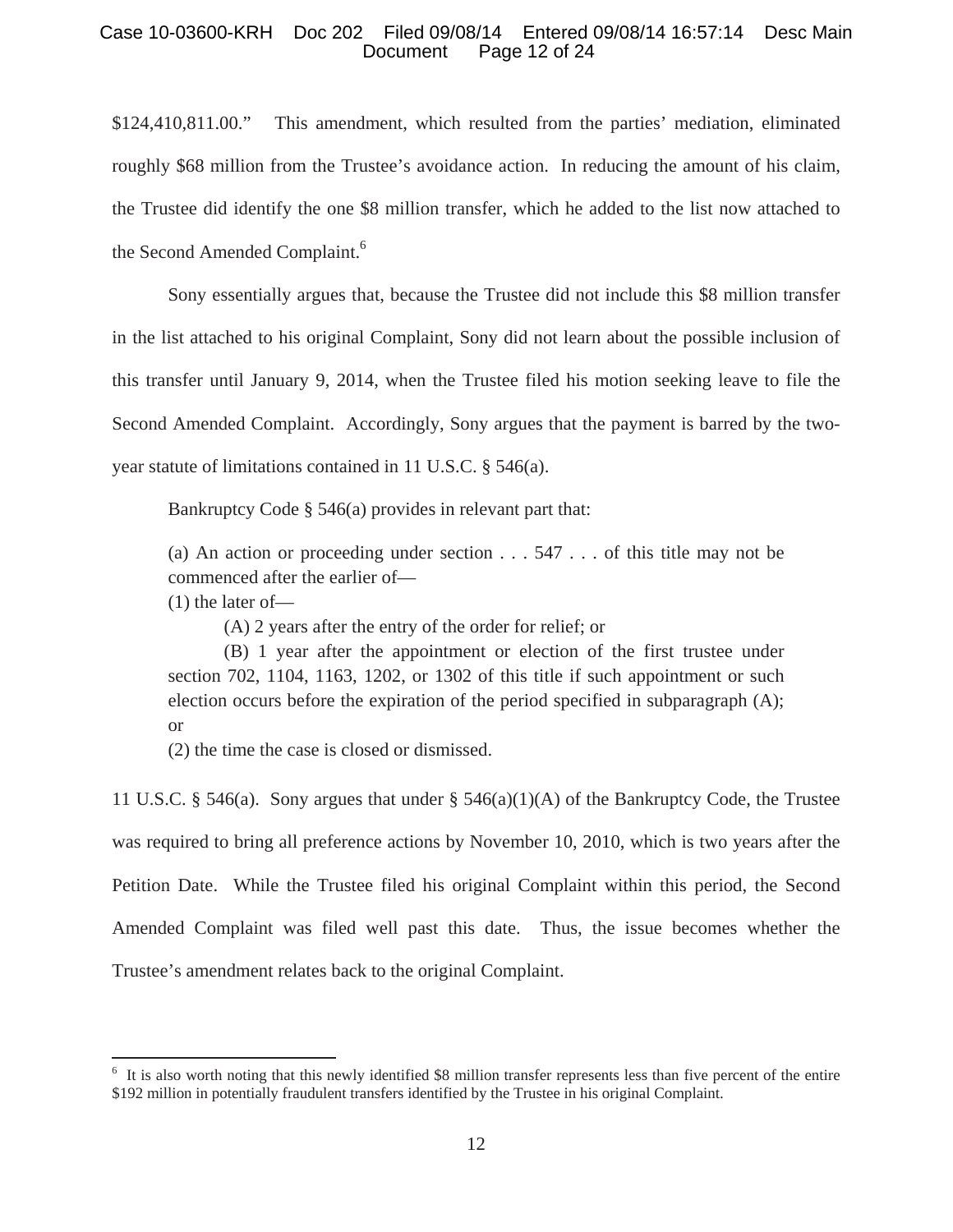### Case 10-03600-KRH Doc 202 Filed 09/08/14 Entered 09/08/14 16:57:14 Desc Main Page 13 of 24

Civil Rule  $15(c)^7$  allows for relation back when an amendment "asserts a claim or defense that arose out of the conduct, transaction, or occurrence set out—or attempted to be set out—in the original pleading." Fed. R. Civ. P.  $15(c)(1)(B)$ . Sony contends that the new \$8 million preference claim "relies upon 'a separate set of operative facts' from those in the original Complaint." *In re Khafaga*, 431 B.R. 329, 334 (Bankr. E.D.N.Y. 2010). The \$8 million claim should not be found to relate back, according to Sony, because the original Complaint failed to provide Sony with any notice that the Trustee would bring any such additional preference claim in the future. The Defendant then proceeds to cite a number of preference cases denying relation back on the grounds that each transfer in an avoidance action constitutes a separate transaction "in the absence of an underlying unifying scheme or course of conduct." *In re Austin Driveway Servs., Inc.*, 179 B.R. 390, 399 (Bankr. D. Conn. 1995); *see also In re MBC Greenhouse, Co.*, 307 B.R. 787, 793 (Bankr. D. Del. 2004) (finding that an additional thirty-nine preference claims did not relate back because they were not made pursuant to a course of dealing and did not arise out of the same common scheme as the transfers alleged in the original complaint); *In re Slaughter Co. & Assocs., Inc.*, 242 B.R. 97, 102 (Bankr. N.D. Ga. 1999) ("If the original complaint indicates an intention to pursue all transfers, the addition of transfers will relate back, but where the additional transactions are truly separate and do not arise from a common core of operative facts, the amendment should not be allowed.").

 The Court does not find Sony's argument persuasive. While it is true that courts will not allow relation back where newly asserted preferential transfers do not arise out of the same conduct, transaction, occurrence, or course of conduct as the claims asserted in the original pleading, that is simply not the circumstance presented here. The \$8 million transfer was made pursuant to the Dealer Agreement, as were all of the other transfers challenged by the Trustee in

<sup>7</sup> Bankruptcy Rule 7015 makes Civil Rule 15 applicable in adversary proceedings. *See* Fed. R. Bankr. P. 7015.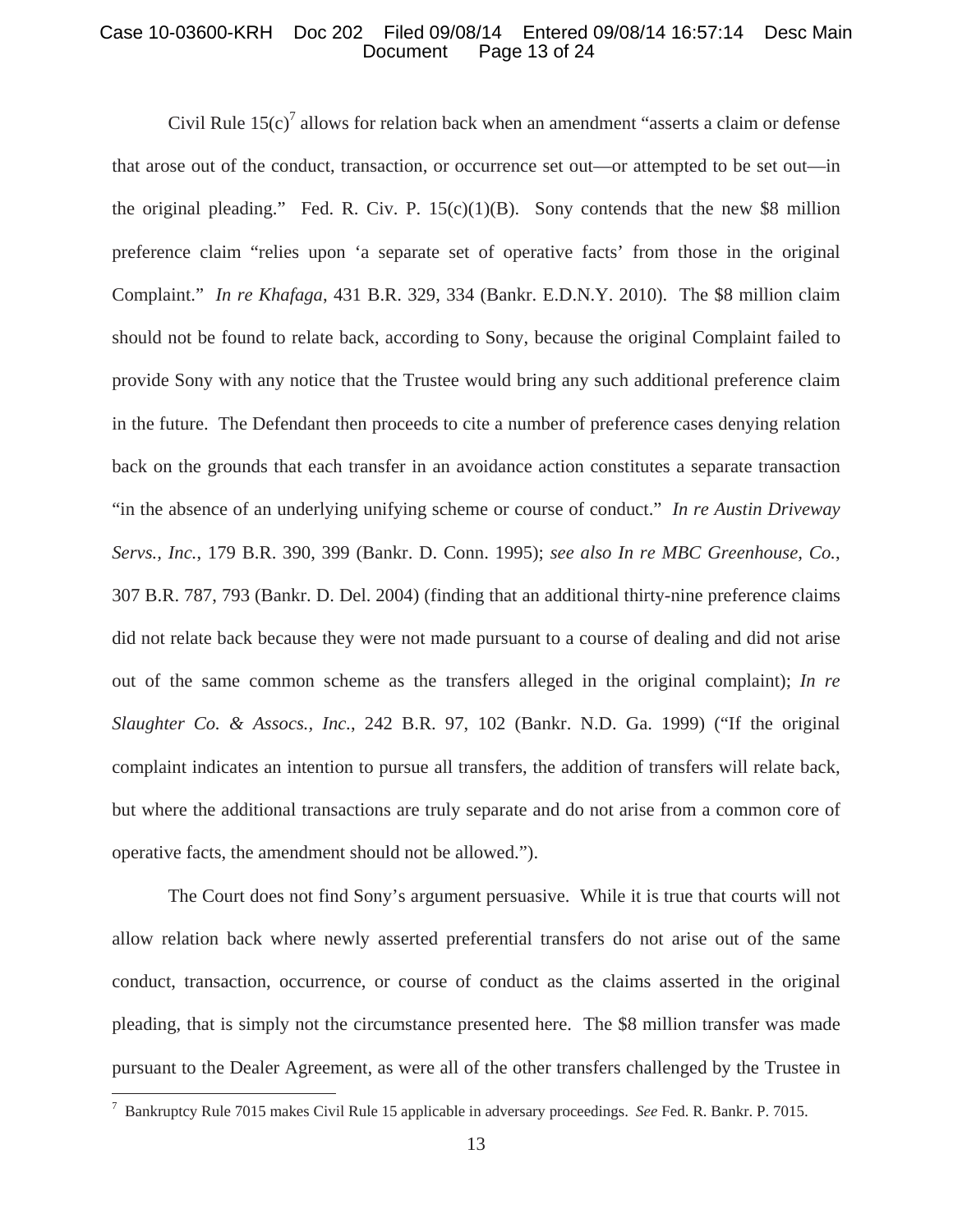#### Case 10-03600-KRH Doc 202 Filed 09/08/14 Entered 09/08/14 16:57:14 Desc Main Page 14 of 24

his original Complaint. The \$8 million transfer is only one of eighty-nine transfers challenged by the Trustee as preferential. The amount of the transfer represents a minor percentage of the total amount of transfers challenged in the original Complaint. This transfer was a payment made on the same accounts, in the same time period, to the same payee, and was governed by the same Dealer Agreement as all of the other transfers alleged in the original Complaint. It was part of a course of dealing between Circuit City and Sony and arose from a common core of operative facts.

 The Court dismisses Sony's contention that it lacked sufficient notice that the Trustee might identify other fraudulent transfers after filing his original Complaint. Courts will generally find that "[i]f the original complaint indicates an intention to pursue all transfers, the addition of transfers will relate back." *In re Slaughter Co. & Assocs., Inc.*, 242 B.R. 97, 102 (Bankr. N.D. Ga. 1999); *see also Pereira v. Hong Kong & Shanghai Banking Corp. (In re MamKuo Seafood Corp.)*, 67 B.R. 304, 306 (S.D.N.Y. 1986) ("[I]f the original complaint indicates an intention to pursue all transactions, the adding of such transactions will relate back."). Here, the Trustee's original Complaint indicated such an intention to pursue all transactions. This is demonstrated by the fact that the original Complaint sought to avoid preferential transfers "in an amount *not less than* \$192,482,117.46." (emphasis added). This emphasized language indicates an intention to challenge all transfers that may have been made during the preference period. The fact that the Trustee attached an exhibit to his original Complaint "identifying *each and every transfer* during the Preference Period," lends further support to finding that Sony was on notice that the Trustee intended to challenge all preferential transfers that the Trustee could identify. (emphasis added). The Plan did not become effective until November 1, 2010. The newly appointed Trustee for the newly created liquidating trust had just nine days to file this Adversary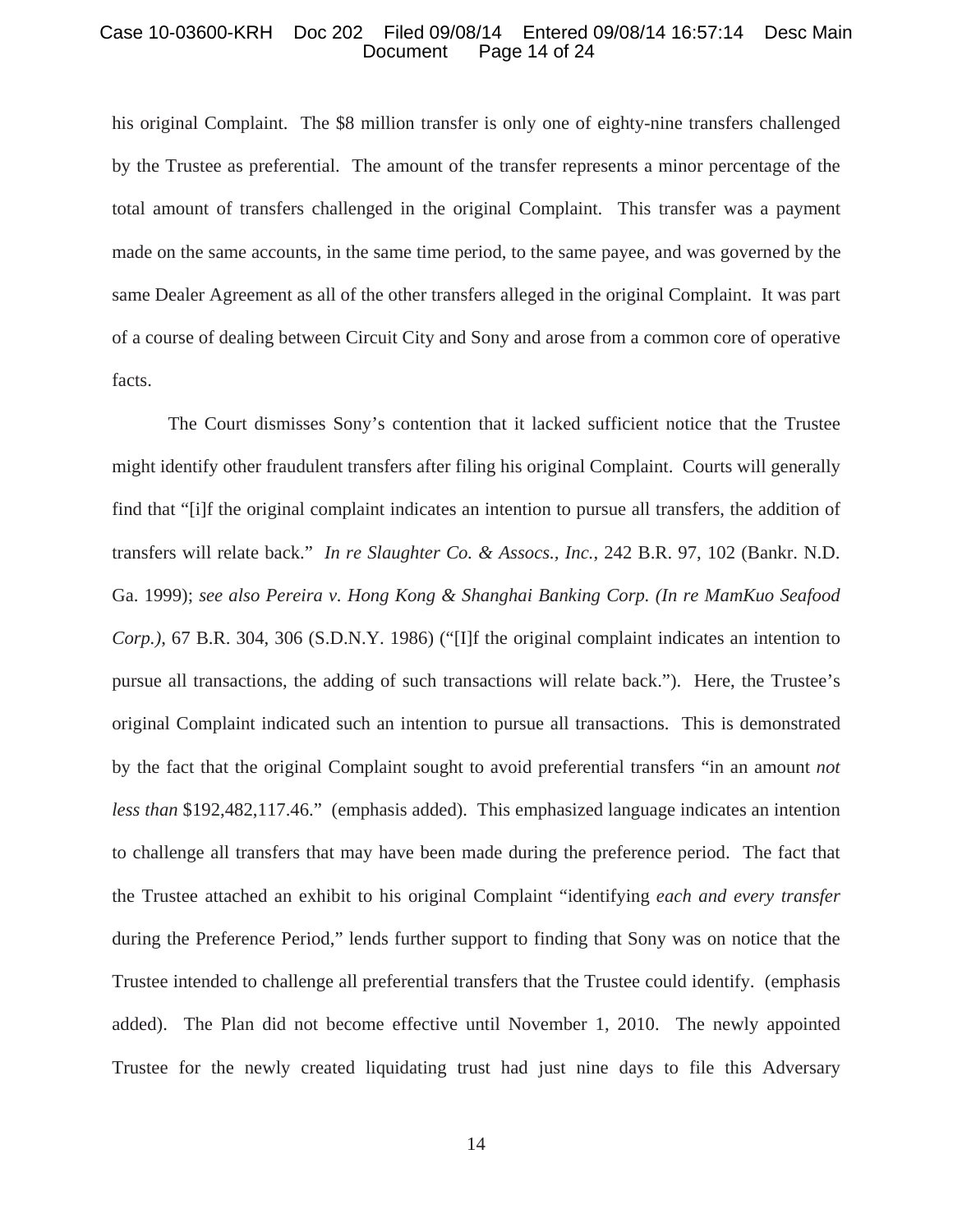#### Case 10-03600-KRH Doc 202 Filed 09/08/14 Entered 09/08/14 16:57:14 Desc Main Page 15 of 24

Proceeding as well as over 600 other avoidance actions. Finally, the Court-ordered judicial mediation proceedings in which the parties engaged provided an opportunity for the parties to exchange data and narrow issues. Through this process, the Trustee was able to eliminate nearly \$76 million in transfers alleged in his original Complaint. The process also identified the new \$8 million transfer, which the Trustee added to his list. The result was a net reduction of roughly \$68 million in potential liability to Sony. The sheer reduction in the number of claims by the Trustee further supports the finding that is also evident from the language contained in the original Complaint—that the Trustee intended to challenge all identifiable preferential transfers.

 The Court finds that as this \$8 million transfer was governed by the same Dealer Agreement, as it arose out of the same conduct, transaction, or occurrence as those set out in the original Complaint, and as Sony had sufficient notice of the Trustee's intention to challenge all potentially preferential transfers, the amended claim relates back to the filing of the original Complaint. Sony's motion for partial summary judgment on the basis that this transfer should be dismissed because it is time-barred and does not relate back is denied. The Trustee is entitled to assert this \$8 million claim.

#### III

 Sony additionally requests the Court to rule that all of Sony's shipments to Circuit City made during the twenty-day period prior to the Petition Date may be asserted as new value for purposes of Bankruptcy Code  $\S$  547(c)(4) and also as an administrative claim under Bankruptcy Code § 503(b)(9). The Court has previously addressed and decided this issue in another Circuit City matter, albeit in a slightly different context. The Court does not find adequate justification to overrule its prior decision. Therefore, Sony's motion for partial summary judgment in this regard will also be denied.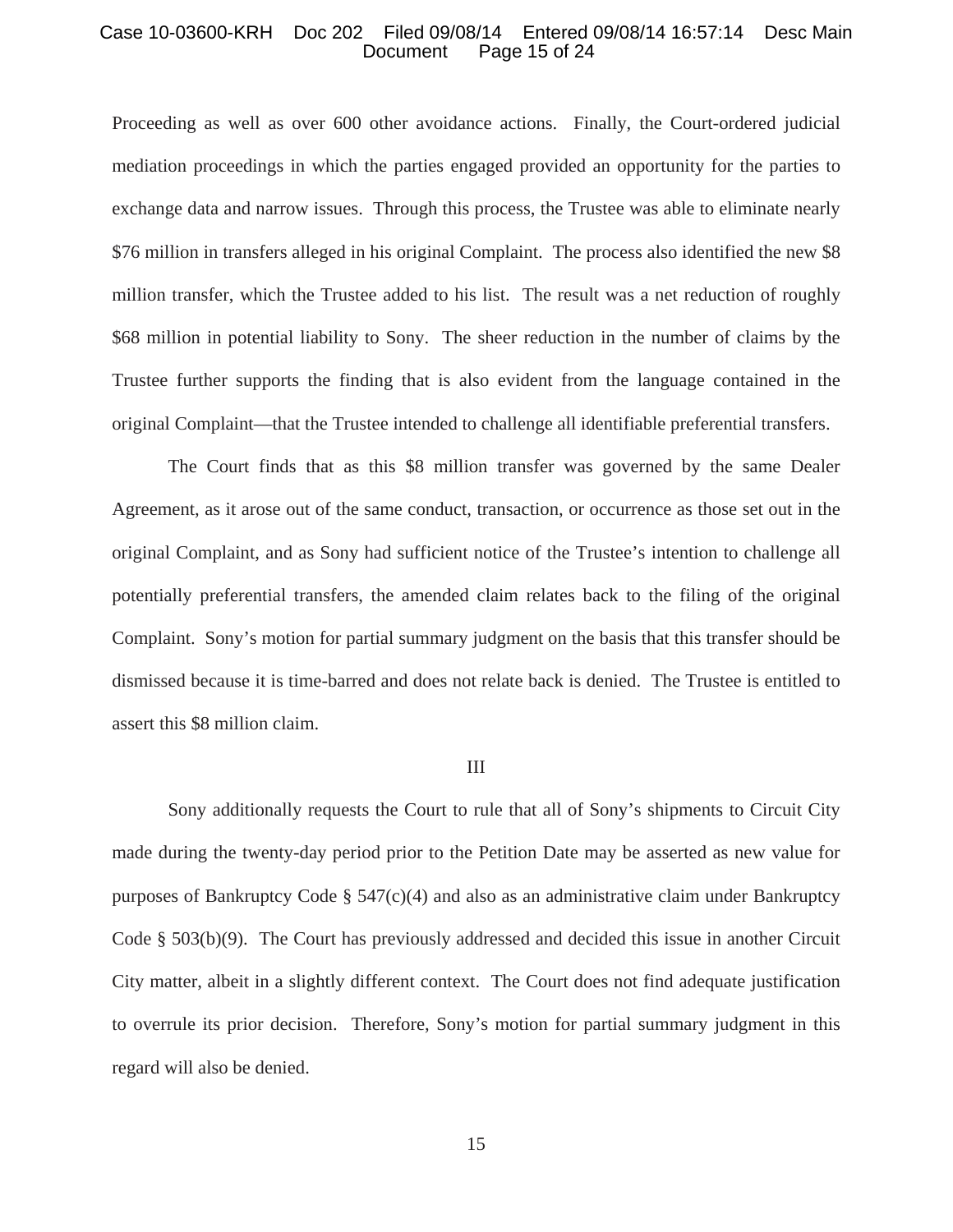# Case 10-03600-KRH Doc 202 Filed 09/08/14 Entered 09/08/14 16:57:14 Desc Main Page 16 of 24

Bankruptcy Code § 547(c) provides an exception to the Trustee's ability to avoid certain

transfers that would otherwise be preferential. This section reads as follows:

(c) The trustee may not avoid under this section a transfer—

. . . .

(4) to or for the benefit of a creditor, to the extent that, after such transfer, such creditor gave new value to or for the benefit of the debtor—

(A) not secured by an otherwise unavoidable security interest; and

 (B) on account of which new value the debtor did not make an otherwise unavoidable transfer to or for the benefit of such creditor;

11 U.S.C. § 547(c)(4). "[T]he legislative history to § 547(c)(4) suggests that the subsequent new value defense was enacted to encourage creditors to replenish the estate by continuing to sell on credit to companies experiencing financial hardship." *Mitsubishi*, 2010 WL 4956022 at \*5 (quoting Paul R. Hage & Patrick R. Mohan, *Is it Still New Value? Application of Section 503(b)(9) to the Subsequent New Value Preference Defense*, 19 J. Bankr. L. & Prac. 4, Art. 7 (2010)) (alteration in original).

 Bankruptcy Code § 503(b)(9) allows for an administrative expense for the value of goods "received by the debtor within 20 days before the date of commencement of the case," provided that those goods have been "sold to the debtor in the ordinary course of such debtor's business." 11 U.S.C. § 503(b)(9). The issue Sony wants the Court to revisit is whether a supplier can assert a new value defense under Bankruptcy Code § 547(c)(4)(B) if the supplier is also to receive an administrative expense claim under Bankruptcy Code § 503(b)(9) "predicated upon that same recitation of value." *Mitsubishi*, 2010 WL 4956022 at \*6. As the Court stated in *Mitsubishi*, the key question is whether the debtor made an avoidable transfer to or for the benefit of such creditor on account of the new value it received from the creditor. *Id.*

In its *Mitsubishi* decision, this Court held: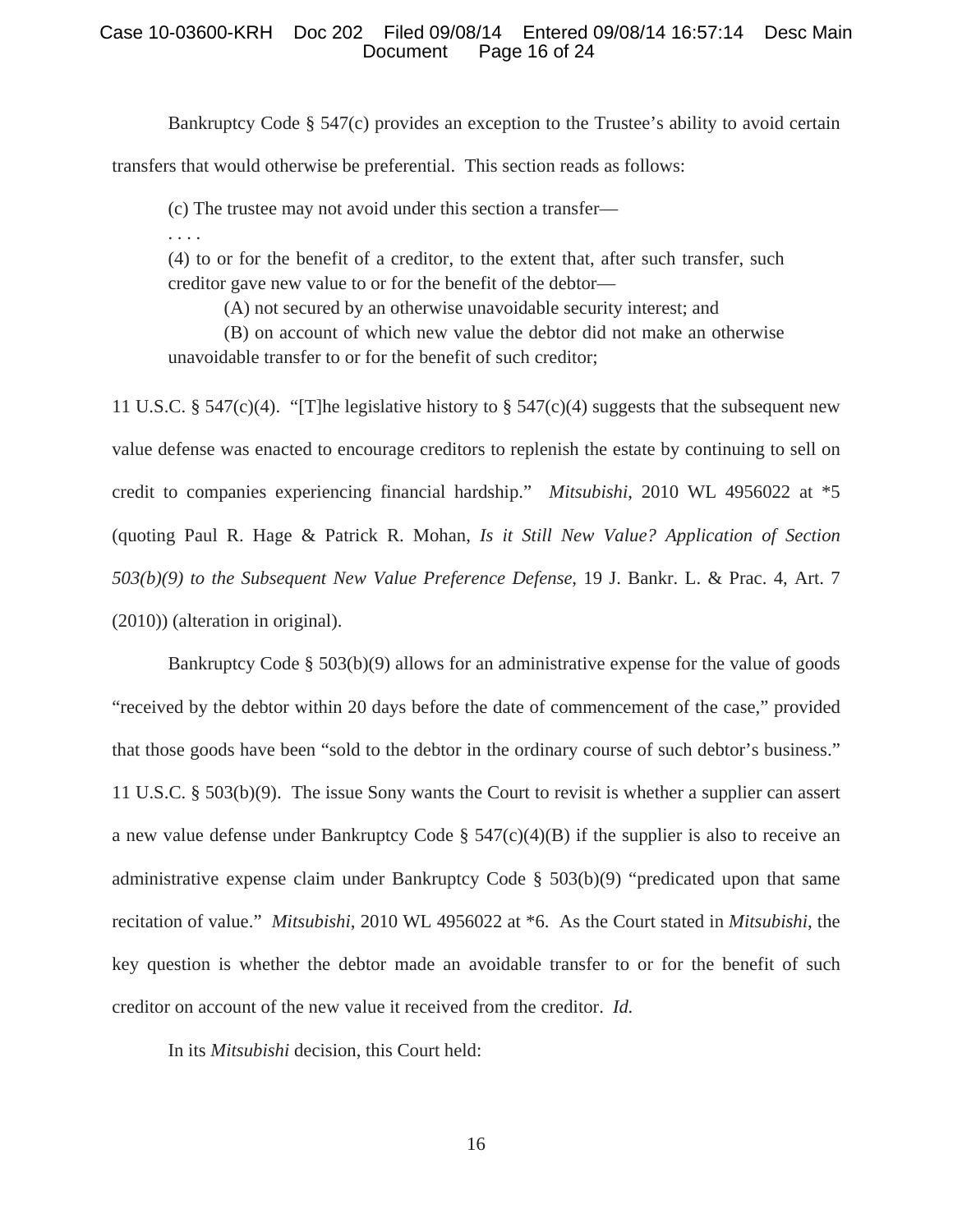# Case 10-03600-KRH Doc 202 Filed 09/08/14 Entered 09/08/14 16:57:14 Desc Main Page 17 of 24

[T]hat because the payment of a creditor's Bankruptcy Code § 503(b)(9) administrative claim for the value of goods transferred to a debtor in the twentyday period immediately preceding the commencement of a bankruptcy case is an "otherwise unavoidable transfer" as that term is used in  $\S$  547(c)(4)(B) of the Bankruptcy Code, the recipient of such a payment is not entitled to utilize the value of those same goods as the basis for a new value defense under  $\S$  547(c)(4) of the Bankruptcy Code.

*Id.* at \*1. Confronted with this precedent, Sony, nevertheless, now urges the Court to reverse its prior holding and adopt the reasoning recently articulated by the United States Court of Appeals for the Third Circuit in *Friedman's Liquidating Trust v. Roth Staffing Cos. (In re Friedman's, Inc.)*, 738 F.3d 547 (3rd Cir. 2013). In *Friedman's*, the Third Circuit held that post-petition transfers made pursuant to a pre-petition wage order did not affect the calculation of that creditor's new value defense under Bankruptcy Code  $\S$  547(c)(4). In essence, the Third Circuit determined that Bankruptcy Code § 547(c)(4)(B) refers only to "otherwise unavoidable *prepetition* transfers," reading the italicized text into the Code.

 While the decision in *Friedman's* is purely persuasive authority and is not binding on this Court, the Third Circuit clearly indicated that it did not intend for its decision to extend to § 503(b)(9) claims. *Id.* at 561 n. 9 ("Here, we need not resolve the question of whether assertion of a reclamation claim should reduce a new value defense, as we are only considering the effect of payments made pursuant to a Wage Order.").

 The Circuit City Liquidating Trust maintains a reserve account in which it holds sufficient funds that have been set aside to pay all unresolved administrative claims, including the full amount of Sony's  $\S 503(b)(9)$  claim.<sup>8</sup> As was the case in *Mitsubishi*, the Defendant will receive the full value of its § 503(b)(9) claim. If the Court were now to decide that *Mitsubishi*

<sup>8</sup> The Court could not have confirmed the Plan if it were otherwise. *See* 11 U.S.C. § 1129(a)(9).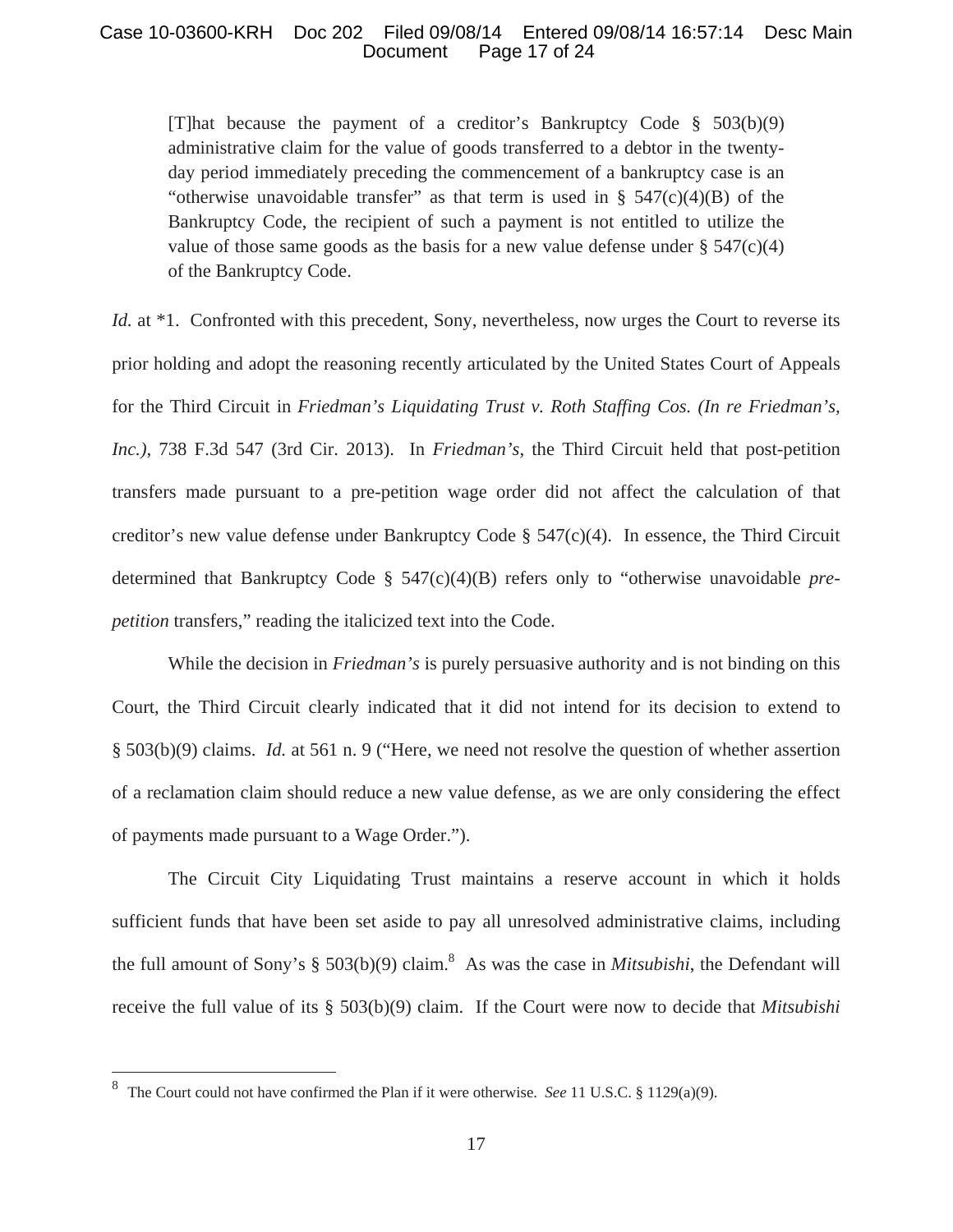#### Case 10-03600-KRH Doc 202 Filed 09/08/14 Entered 09/08/14 16:57:14 Desc Main Page 18 of 24

was wrongly decided and allow Sony to use its § 503(b)(9) claim as new value for purposes of § 547(c)(4), Sony would be permitted a double recovery based on the same goods that underlie its single claim.

The plain language of Bankruptcy Code  $\S$  547(c)(4)(B) does not allow for the assertion of a § 503(b)(9) claim as a new value defense after the creation of a reserve account by the debtor to pay all administrative claims.<sup>9</sup> The language of  $\S 547(c)(4)(B)$  does not contain any limitation as to when new value may be repaid. Furthermore, the United States Court of Appeals for the Fourth Circuit's statement in *Chrysler Credit Corp. v. Hall (In re JKJ Chevorlet, Inc.)*, 412 F.3d 545, 553 n.6 (4th Cir. 2005), that "post-petition transfers may be considered under section  $547(c)(2)(B)$ " remains instructive. A contrary interpretation of the statue would result in the inequitable treatment of creditors, as the Trustee would be required to pay the administrative claim while simultaneously not being permitted to challenge potentially avoidable preferential transfers.

 As satisfaction of Sony's § 503(b)(9) claim post-petition by Circuit City "is an 'otherwise unavoidable transfer' . . .  $\S$  547(c)(4)(B) of the Bankruptcy Code negates [that claim] for qualification as new value." *Mitsubishi*, 2010 WL 4956022 at \*8. For the same reasons as previously discussed in *Mitsubishi*, Sony's motion for partial summary judgment with respect to its Bankruptcy Code § 547(c)(4) new value claim is denied.

#### IV

 Finally, the Trustee seeks a determination that he may assert any of Circuit City's earned credits that would otherwise be time-barred by the eighteen-month statute of limitations as a defensive offset against Sony's claims against the estate under the equitable doctrine of

<sup>9</sup> Creation of the reserve account constitutes a transfer, as defined in the Bankruptcy Code, for Sony's benefit that is not subject to avoidance.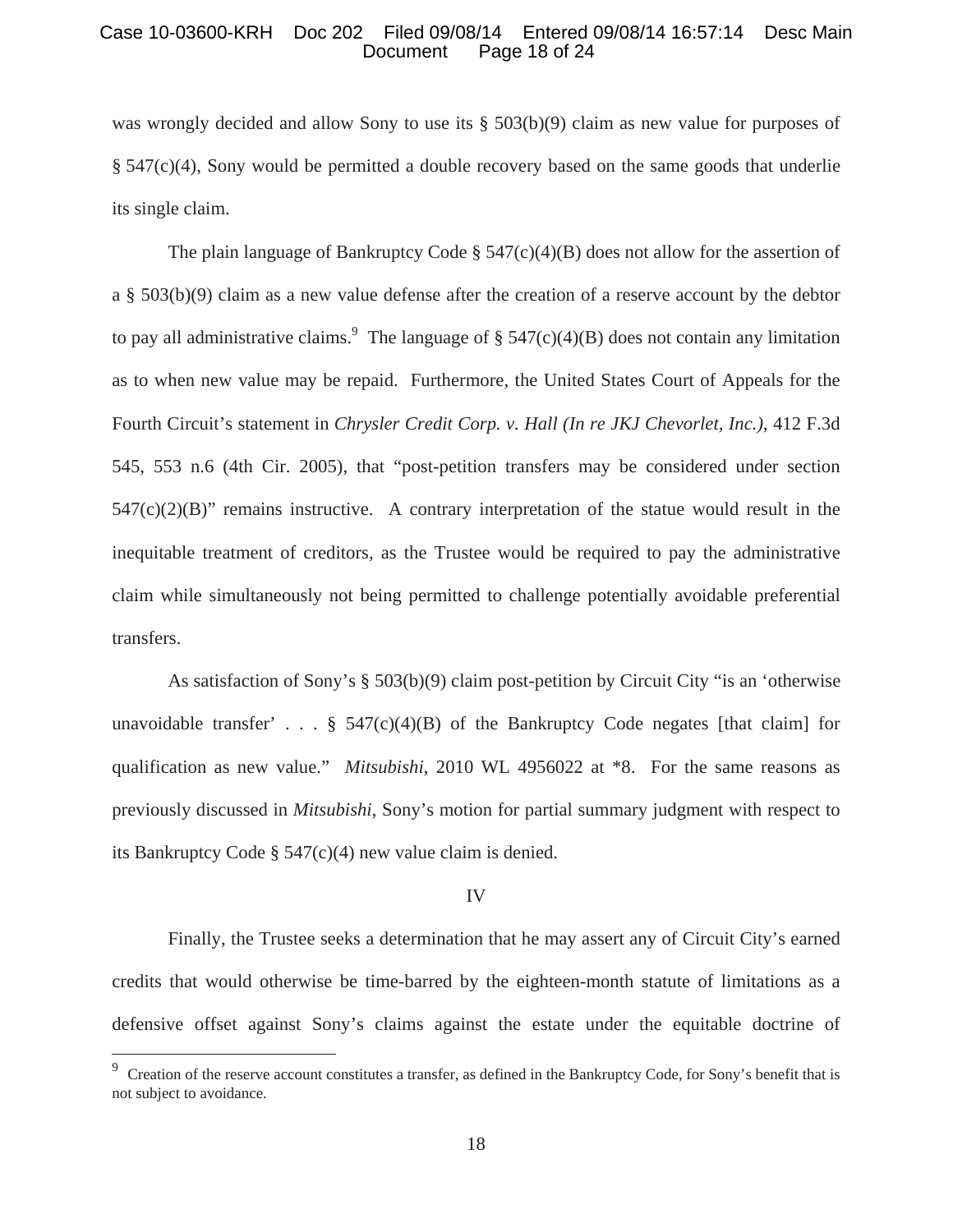## Case 10-03600-KRH Doc 202 Filed 09/08/14 Entered 09/08/14 16:57:14 Desc Main Page 19 of 24

recoupment.<sup>10</sup> The Court finds that the doctrine of equitable recoupment is applicable in this Adversary Proceeding. The Trustee may assert the doctrine as a defensive shield to offset Sony's pending claims against the estate.

 It is well established that the right of recoupment, while not addressed in the Bankruptcy Code, may be asserted in a bankruptcy proceeding. *See. e.g., Lee v. Schweiker*, 739 F.2d 870 (3rd Cir. 1984) (applying the doctrine of recoupment in a bankruptcy case); *Delta Air Lines, Inc. v. Bibb (In re Delta Air Lines)*, 359 B.R. 454, 459 (Bankr. S.D.N.Y. 2006) (same). Recoupment is an exclusively defensive remedy, which allows the defendant to reduce the amount of the claim the plaintiff asserts against it. *See* 4 *Norton Bankr. L. & Prac.* § 73:2 (3d ed. 2010). In this case, the Trustee attempts to reduce Sony's claims against the estate by the amount of Sony's unpaid obligations to Circuit City.

 To successfully establish a claim based on recoupment, the party asserting the right must generally establish that both parties' debts arise out of a single transaction. The Supreme Court of the United States in *Beach v. Ocwen Federal Bank*, observed that "a defendant's right to plead recoupment, a defense arising out of some feature of the transaction upon which the plaintiff's action is grounded, survives the expiration of the period provided by a statute of limitation that

 $10$  Sony contends that any setoff claim the Trustee may have possessed is now time-barred. The Trustee is alleging here a right separate from that of setoff. Setoff and recoupment are relatively similar equitable remedies. While recoupment and setoff are similar in the sense that each has the effect of reducing the amount of a claim asserted by the plaintiff against the defendant, the premise underlying each of these rights is distinct. A claim based on setoff generally arises from a transaction separate and distinct from the transaction that gave rise to the original cause of action. *See Univ. Med. Ctr. v. Sullivan (In re Univ. Med. Ctr.)*, 973 F.2d 1065, 1079 (3rd Cir. 1992) ("Generally, the mutual debt and claim are the product of different transactions."). On the other hand, a recoupment claim generally must arise out of the same contract or transaction as the original cause of action. *See Berger v. City of North Miami, Fla.*, 820 F. Supp. 989, 991–92 (E.D. Va. 1993) ("Recoupment is a common law, equitable doctrine that permits a defendant to assert a defensive claim against a plaintiff, arising from the same contract or transaction as plaintiff's claim, to reduce the amount of the damages recoverable by plaintiff."). Because setoff claims are considered separate causes of action arising out of independent wrongs, setoff generally may not be asserted after the statute of limitations has run. *See Smith v. Am. Fin. Sys., Inc. (In re Smith)*, 737 F.2d 1549, 1552 (11th Cir. 1984) ("A setoff, unlike a recoupment, is subject to the statute of limitations."). Recoupment, on the other hand, generally is not barred by the statute of limitations so long as the original action was timely filed. *See Bull v. United States*, 295 U.S. 247, 262 (1935) ("[A recoupment] defense is never barred by the statute of limitations so long as the main action itself is timely.").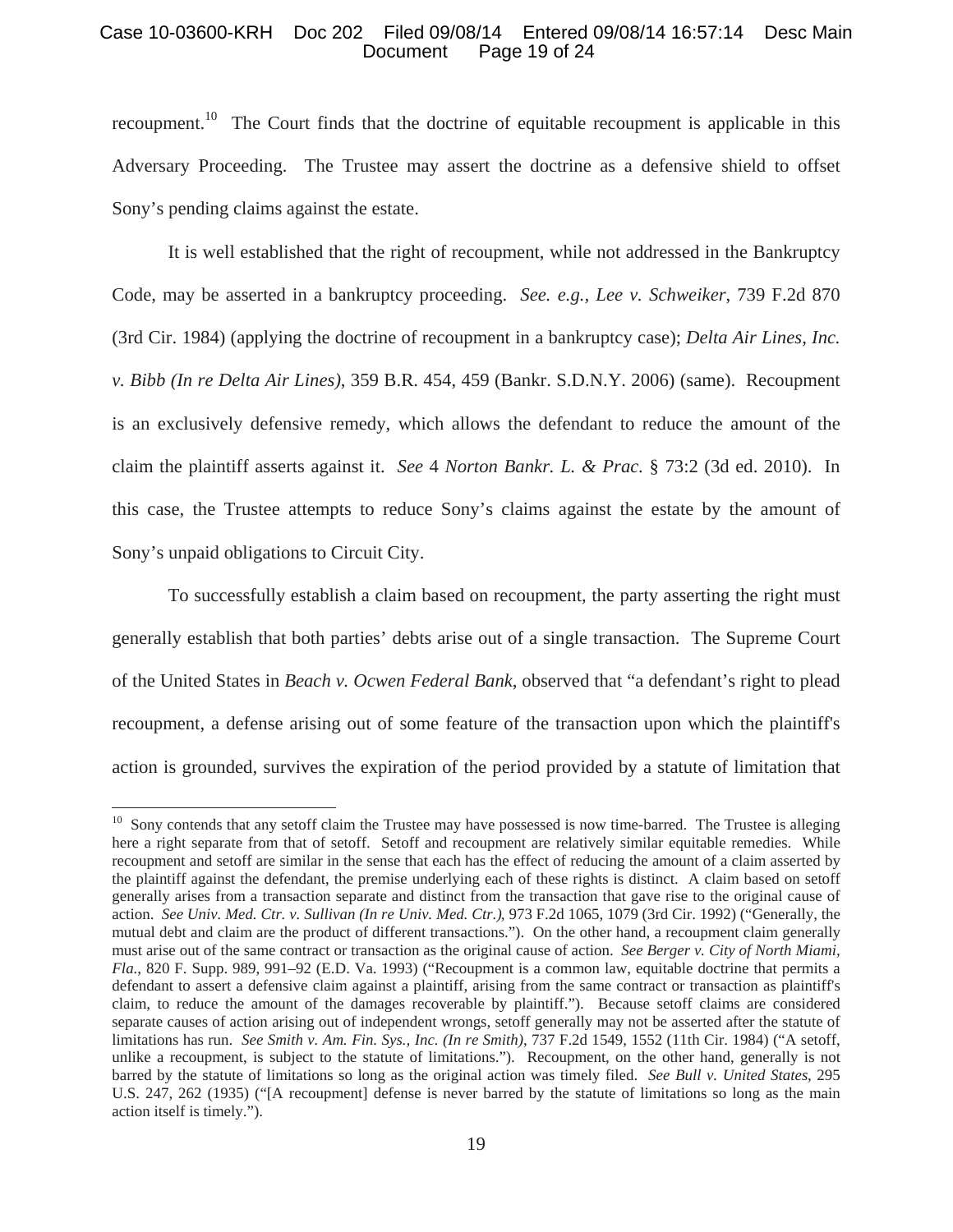#### Case 10-03600-KRH Doc 202 Filed 09/08/14 Entered 09/08/14 16:57:14 Desc Main Page 20 of 24

would otherwise bar the recoupment claim as an independent cause of action." 523 U.S. 410, 415 (1998) (quoting *Rothensies v. Elec. Storage Battery Co.*, 329 U.S. 296, 299 (1946)) (internal quotation marks and citation omitted).

 New Jersey law, which governs the Dealer Agreement under which these transactions were completed, similarly requires that a recoupment claim be based upon the same transaction that is the subject of the other party's suit. In *Beneficial Finance Co. v. Swaggerty*, the New Jersey Supreme Court held that "New Jersey similarly defines recoupment as 'the reduction of a claim because of an offsetting claim arising out of exactly the same transaction . . . .'" 432 A.2d 512, 516 (N.J. 1981) (quoting *Gibbins v. Kosuga*, 296 A.2d 557, 560–61 (N.J. Super. Ct. Law Div. 1972)). *Beneficial Finance* includes a discussion of the policy consideration underlying the doctrine of recoupment, which is "to permit a transaction which is made the subject of suit by a plaintiff to be examined in all its aspects, and judgment to be rendered that does justice in view of the one transaction as a whole." *Id.* (quoting *Rothensies*, 329 U.S. at 299) (internal quotation marks omitted). The court in *Beneficial Finance* also observed that "the fundamental purpose of recoupment . . . is the examination of a transaction in all its aspects to achieve a just result." *Id.* at 517 (citing *Rothensies*, 329 U.S. at 299). Finally, the claimant must also establish that it is asserting the recoupment claim as a defensive offset, rather than attempting to obtain affirmative relief. In *Midlantic*, the New Jersey Superior Court held that "[a]lthough the defendants may not raise this cause of action as a sword against [the plaintiff], they may raise it as a shield by way of counterclaim if the counterclaim sets forth a cause of action in equitable recoupment." 559 A.2d at 874.

 In order for the Court to grant summary judgment on this issue, the Trustee must establish that: (i) the debt and claim arose out of the same transaction; (ii) the recoupment claim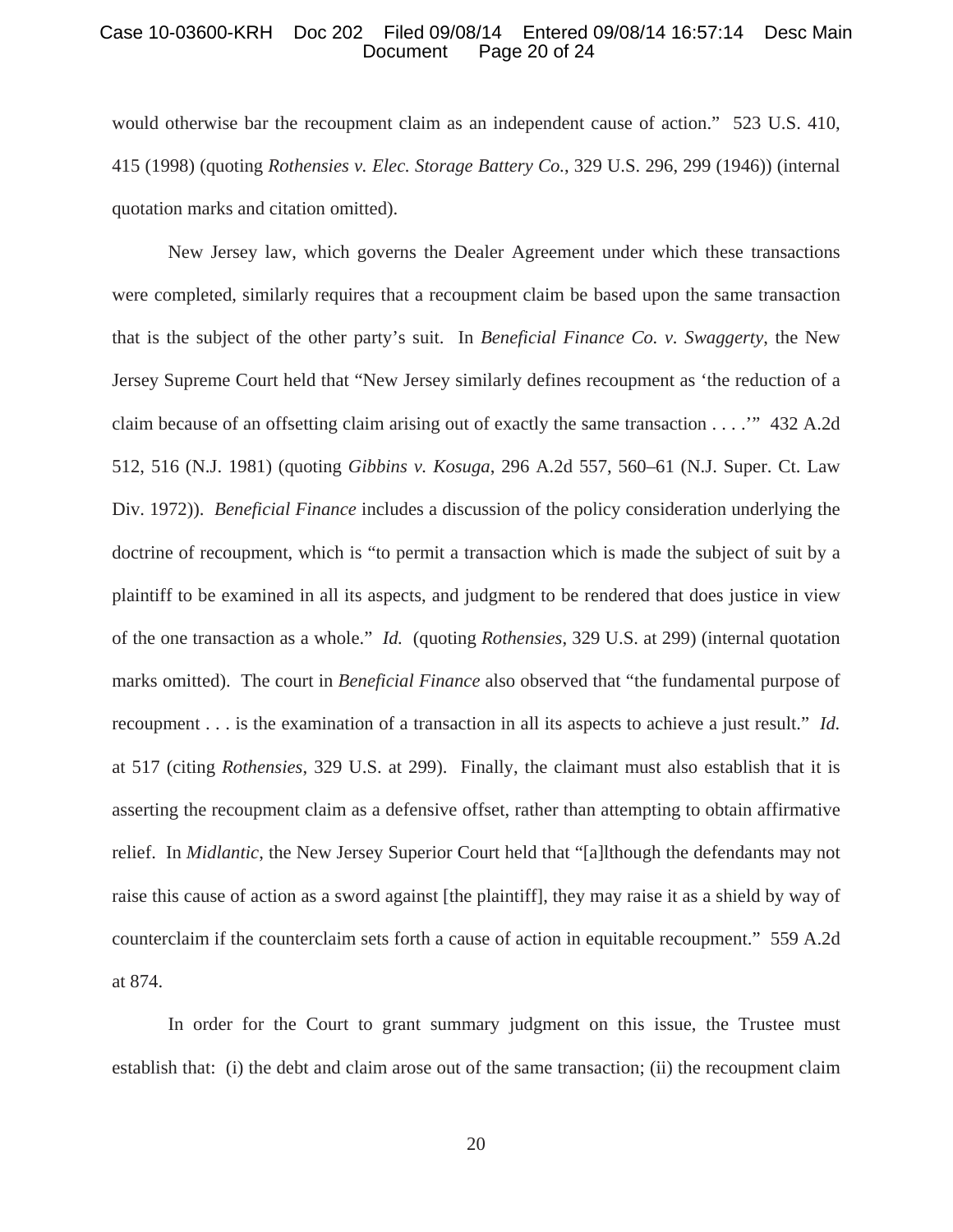#### Case 10-03600-KRH Doc 202 Filed 09/08/14 Entered 09/08/14 16:57:14 Desc Main Page 21 of 24

is being asserted as a "shield" as opposed to a "sword;" and (iii) equity requires that he be permitted to assert a recoupment claim. The Court finds, based on the undisputed facts in this case, that the Trustee has satisfied all of these elements as a matter of law.

 Sony disputes that the Trustee's equitable recoupment claim arises out of the same transaction as Sony's affirmative claims against the estate. Sony advances the argument that because these claims did not arise out of "*exactly* the same transaction," the Trustee's recoupment claim must fail. *See Beneficial Finance*, 32 A.2d at 516 (emphasis added). To prove that these claims did not arise out of *exactly* the same transaction, Sony suggests the Dealer Agreement was neither a sales transaction whereby Sony sold goods to Circuit City, nor a Sony program whereby Circuit City could earn chargeback credits. Instead, Sony adopts the position that the parties entered into "thousands of separate sales transactions," and that the Dealer Agreement "does not embody *any* of those thousands of distinct and separate exchanges of consideration."

 Sony makes these arguments despite the fact that in its own Memorandum of Law in Support of its Motion for Partial Summary Judgment, Sony states "[t]he Dealer Agreement governs sales of products by Sony to [Circuit City]." Article Third of the Dealer Agreement states Sony "shall, during the term hereof, sell Products to the Dealer upon the terms and conditions hereinbelow set forth at such prices and upon such other and additional terms and conditions as the Company may, from time to time, stipulate." (Decl. of Timothy Griebert in Opp'n to Pl.'s Mot. for Partial Sum. J. Ex. 1). Sony points to the fact Article Third (D) of the Dealer Agreement states "[e]ach shipment of Products to the Dealer shall constitute a separate sale" as evidence that these claims do not arise out of the same transaction. This provision does not establish that all of the parties' claims arose from contractually separate, totally unrelated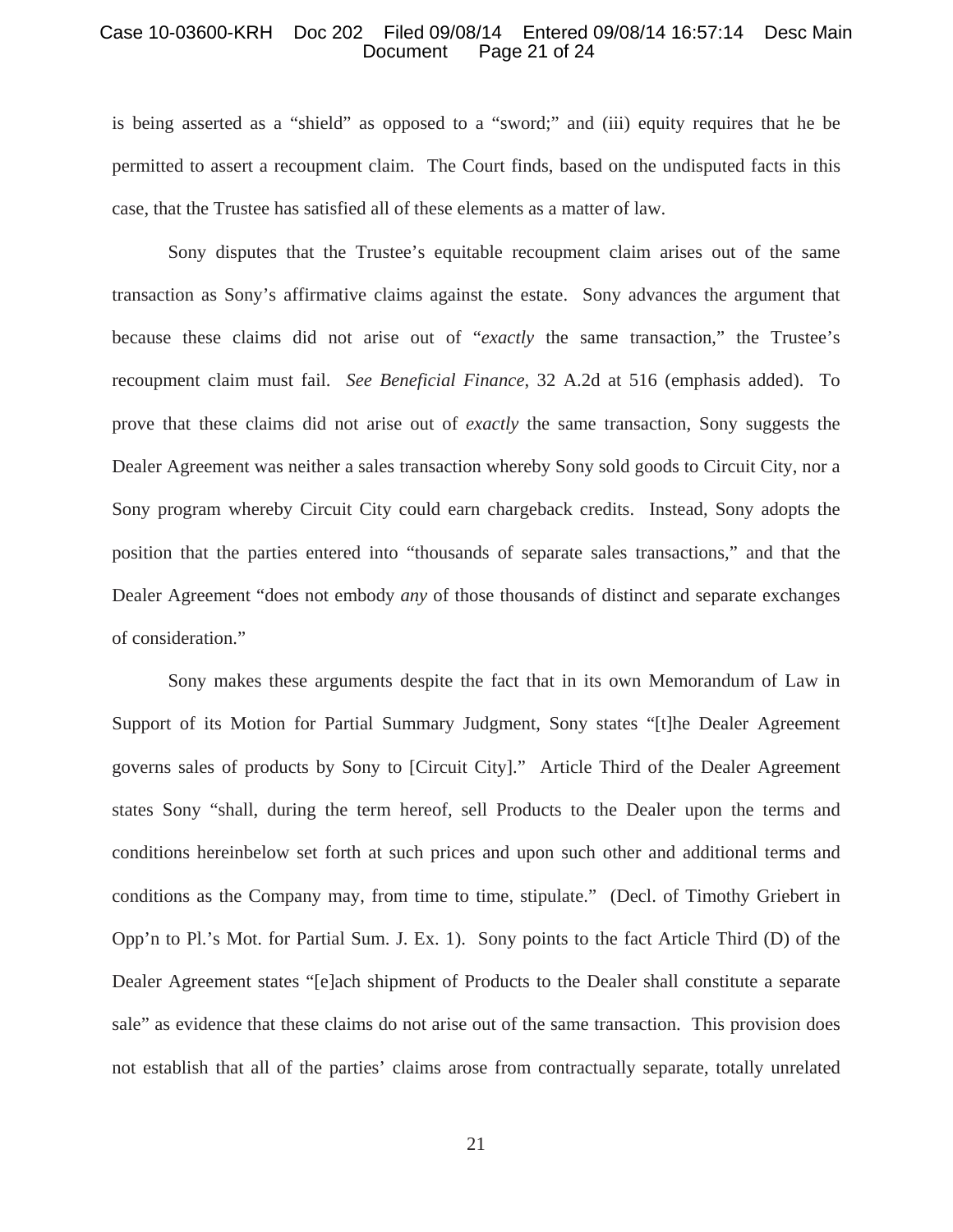#### Case 10-03600-KRH Doc 202 Filed 09/08/14 Entered 09/08/14 16:57:14 Desc Main Page 22 of 24

transactions. In fact, the contrary is true. The United States District Court for the Eastern District of Virginia has stated that recoupment "permits a defendant to assert a defensive claim against a plaintiff, arising from the same contract or transaction as plaintiff's claim." *Berger*, 820 F. Supp. at 991–92. The Dealer Agreement was the contract between these parties that governed every transaction between Circuit City and Sony. Sony's Senior Vice President of Credit and Customer Support has stated as much, by confirming that "Dealer agreements are our contracts with our customers. They explain our relationship and expectations between the two parties." (Pl.'s Reply Mem. in Supp. of its Cross-mot. for Sum. J. with Respect to Recoupment at 4) (quoting Sanscartier Dep. at 37–38).

 By now attempting to argue that the Dealer Agreement does not apply to all of the transactions that occurred between Sony and Circuit City, the Defendant makes an argument contrary to the one it forwarded in its own Motion for Partial Summary Judgment. In essence, Sony is attempting to interpose the Dealer Agreement to time-bar the Trustee's assertion of Circuit City's credits while simultaneously asserting that these credits were produced by separate and independent transactions that did not arise under the Dealer Agreement. If it is true that each of these transactions were independent, unrelated, and arose outside of the Dealer Agreement, then the eighteen-month statute of limitations would not be applicable and the Trustee's equitable recoupment claim would be unnecessary.

The Court finds that the Dealer Agreement was the contract that governed all of these related purchases by Circuit City, as well as the credits Circuit City earned upon its satisfaction of the various dealer programs. Sony's Balkanization of the parties' contractual relationship into thousands of separate transactions attempts to parse the parties' relationship in such a way that is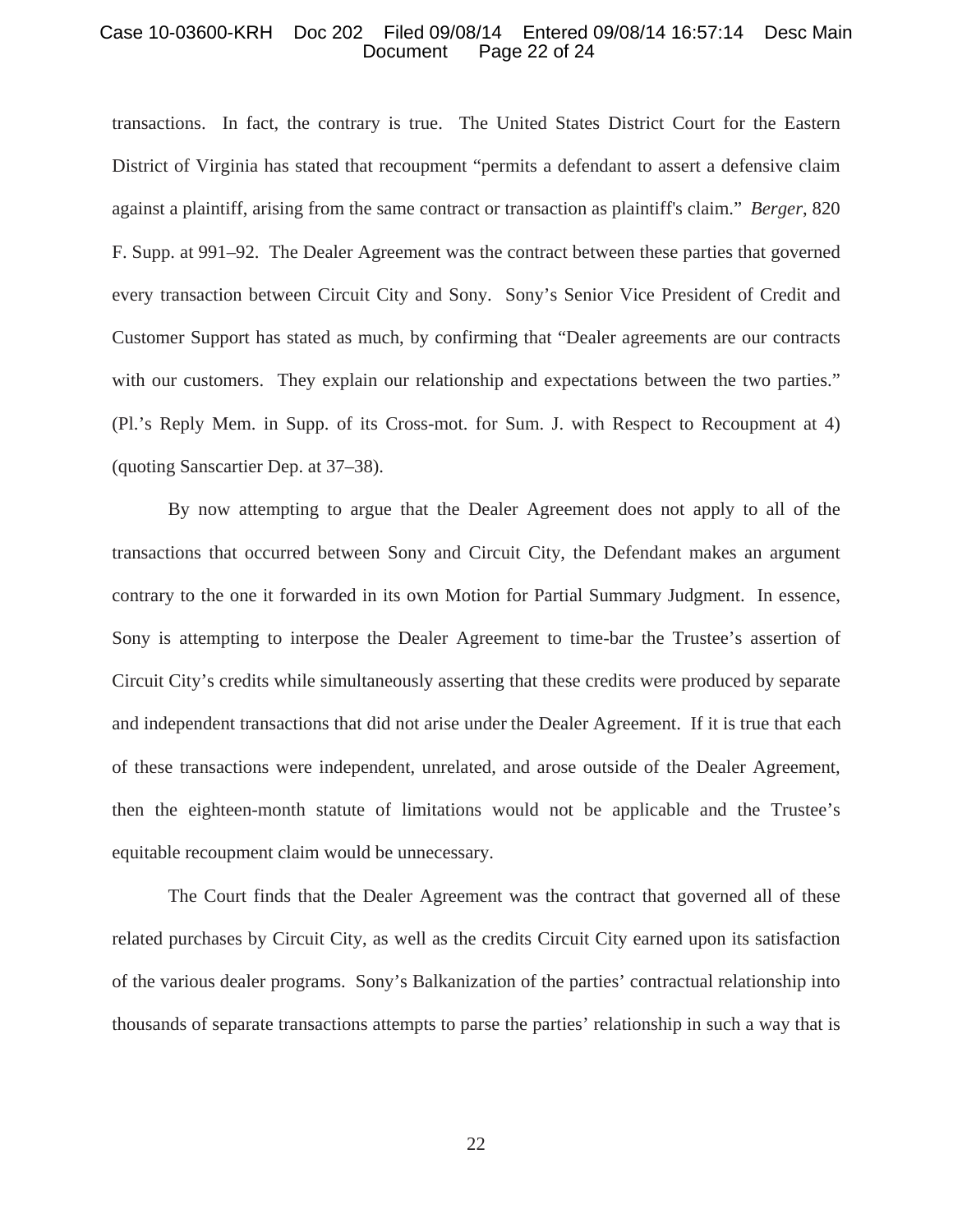#### Case 10-03600-KRH Doc 202 Filed 09/08/14 Entered 09/08/14 16:57:14 Desc Main Page 23 of 24

not supported by the undisputed facts that have been presented to the Court. Thus, the Court finds that these claims arose out of the same transaction.

 The Trustee must show that he is asserting the recoupment claim defensively and that equity supports the assertion of this claim. As the Trustee is asserting recoupment purely to use Circuit City's earned credits as a defensive shield against Sony's pending proofs of claim, there is no dispute that the Trustee is invoking the doctrine of equitable recoupment defensively. Equity also supports a finding that recoupment is available to the Trustee. Over the course of Sony and Circuit City's relationship, Sony regularly allowed Circuit City to apply the credits it earned under the various chargeback and billback programs towards future purchases to reduce the amount of these outstanding invoices. The parties expected that Circuit City would use these earned credits to offset Sony's invoices that were due for payment. It would create an inequitable result if Sony were permitted to avoid all of these earned credits, which were intended, based on the parties' dealings, to offset Sony's invoices. It would also result in a windfall for Sony to be able to collect the face amount of its invoices, while being able to escape honoring Circuit City's offsetting credits.

 The Court finds that the Trustee has successfully established each element of equitable recoupment. Based on the undisputed facts presented to the Court, the equitable doctrine of recoupment permits the Trustee to assert Circuit City's earned credits defensively to offset Sony's pending claims. Because both parties' claims arose out of the same transaction, the Trustee is using equitable recoupment as a "shield," and recoupment is necessary to achieve fundamental fairness, the Court grants Circuit City's Cross-Motion for Summary Judgment.